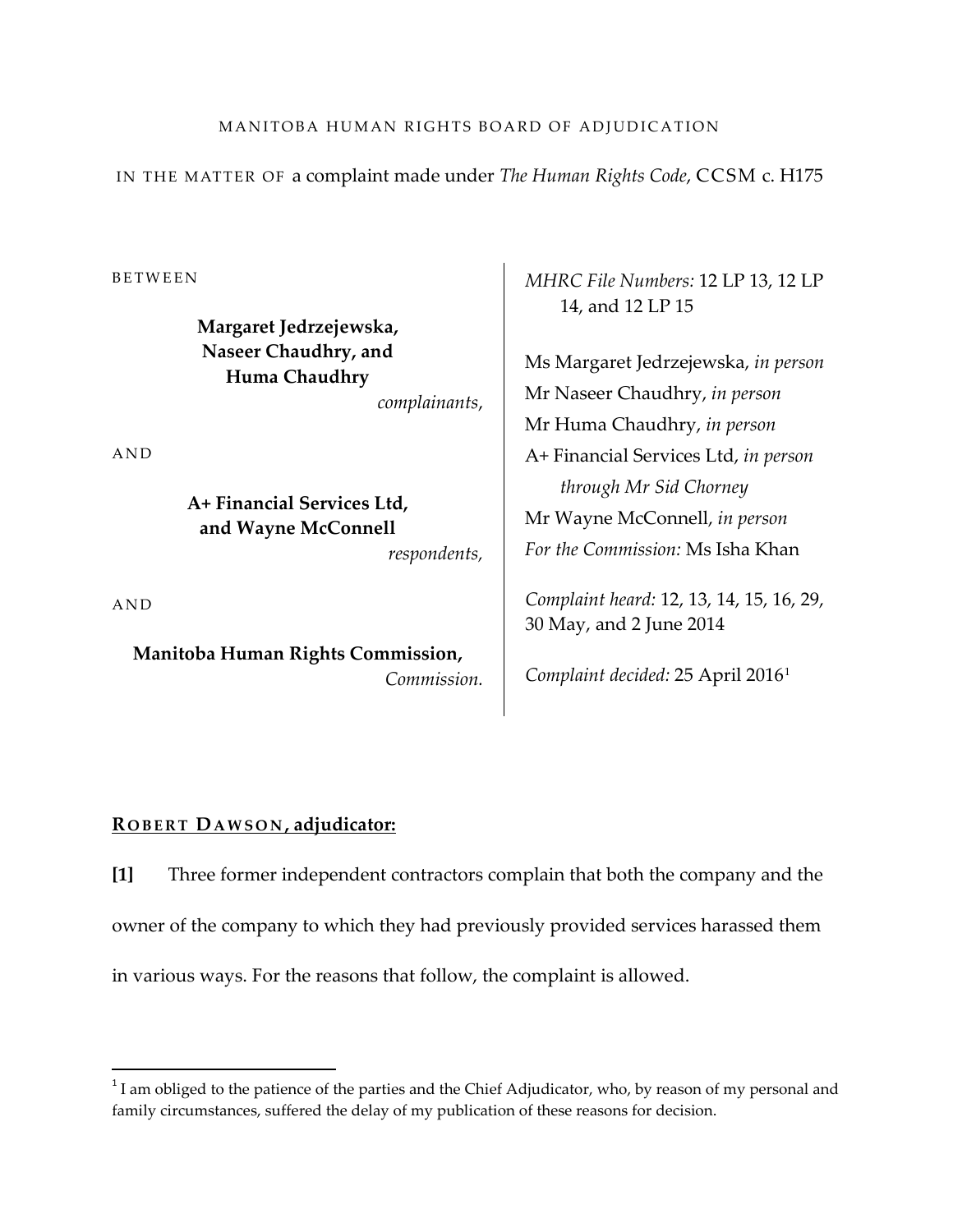### **Facts**

**[2]** At all material times, the respondent Wayne McConnell was the president and sole director and owner of the respondent A+ Financial Services Ltd.

**[3]** In June 2009, A+ Financial entered into a "personal services agreement" with the complainant Naseer Chaudhry. In essence, the agreement provided that Mr Chaudhry would work as a mortgage broker and that A+ Financial would pay him a commission for the mortgages and loans that he arranged. In addition, Mr Chaudhry executed a "non-competition confidentiality agreement", which aimed to prevent him, if he were to leave the company, from immediately exploiting the insider information and customer contacts that he had acquired during his time with the company.

**[4]** Soon after he began work at A+ Financial, his wife, the complainant Huma Chaudhry, also entered into a "personal services agreement" and non-competition contract with the company. Although the first document suggests that she would also work as a mortgage broker, Ms Chaudhry in fact functioned as her husband's assistant, providing secretarial and clerical assistance. In addition, she performed similar support work for Mr McConnell. However, because she did not work as a mortgage broker, Ms Chaudhry received no compensation from A+ Financial. Instead, Mr Chaudhry shared his commissions with his wife.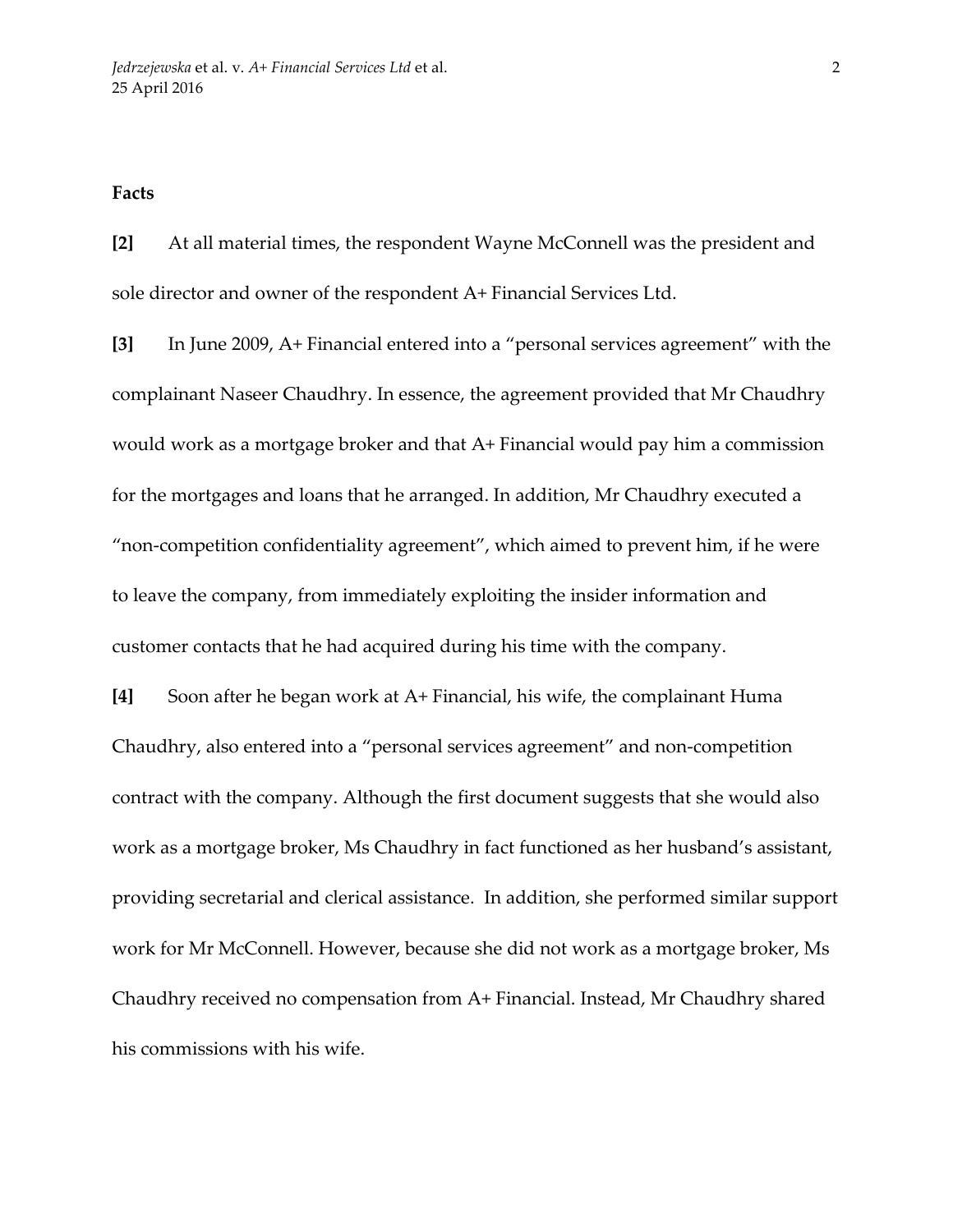**[5]** By December 2009, the complainant Margaret Jedrzejewska had also entered into a "personal services agreement" and non-competition agreement with A+ Financial. It was her initial idea to work as a mortgage broker from her home on flexible hours. Although she did not mention it to Mr McConnell, Ms Jedrzejewska thought working from home would help her deal with her chronic back pain. However, Ms Jedrzejewska was soon working from the office. Early in her time at A+ Financial, she came under Mr Chaudhry, whom the company had designated as her trainer. That early encounter led to Ms Jedrzejewska's becoming friends with the Chaudhrys.

**[6]** By any measure of the evidence, the workplace at A+ Financial Services Ltd was volatile and intimidating. The company was very much Mr McConnell's petty kingdom. He was a demanding boss. Whether in e-mail messages or in person, Mr McConnell was not at all reluctant to hide his displeasure when events frustrated him for whatever reason or the company's brokers disappointed him in some way. The smell of freshly-terminated staff hung in the office air, and the threat of more firings always seemed to loom.

**[7]** By her own acknowledgment, Ms Jedrzejewska was not especially successful as a mortgage broker at A+ Financial. Fearing that she was about to be terminated, Ms Jedrzejewska resigned in December 2010.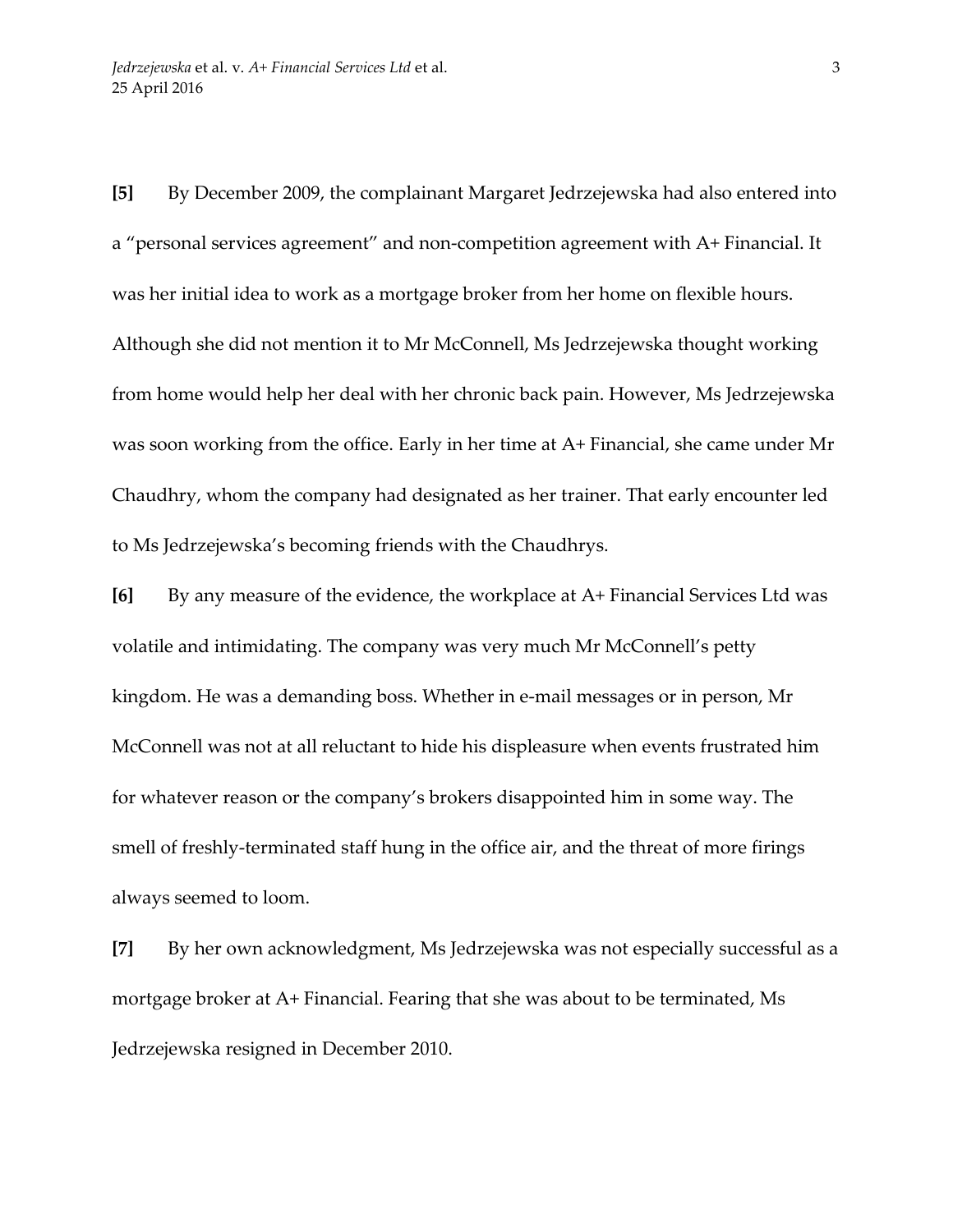**[8]** In early January 2011, Mr McConnell terminated the Chaudhrys. Initially he had what he described ethical concerns about their conduct as mortgage brokers. Later, a USB memory key was found to be attached to the work computer that Mr Chaudhry regularly used. Upon examining the key's contents, electronic documents were discovered that suggested that, along with Ms Jedrzejewska and his wife, Mr Chaudhry was planning to open his own competing mortgage brokerage company. One of the electronic documents included the A+ Financial customer database.

**[9]** On 1 June 2011, all three complainants filed complaints with the Manitoba Human Rights Commission. After an amendment and the later addition of Mr McConnell as the individual respondent, the complaints alleged that A+ Financial and Mr McConnell had, contrary to s. 19(1) of the *Code*, harassed the complainants in various ways while they worked at A+ Financial. More specifically,

- (a) Mr Chaudhry alleged that, within the meaning of s. 19(2)(a) of the *Code*, he had suffered a course of abusive and unwelcome conduct or comment undertaken or made on the basis of his ancestry or sex;
- (b) Ms Chaudhry alleged that, within the meaning of s. 19(2)(a) of the *Code*, she had suffered a course of abusive and unwelcome conduct or comment undertaken or made on the basis of her sex; moreover, within the meaning of s. 19(2)(b), she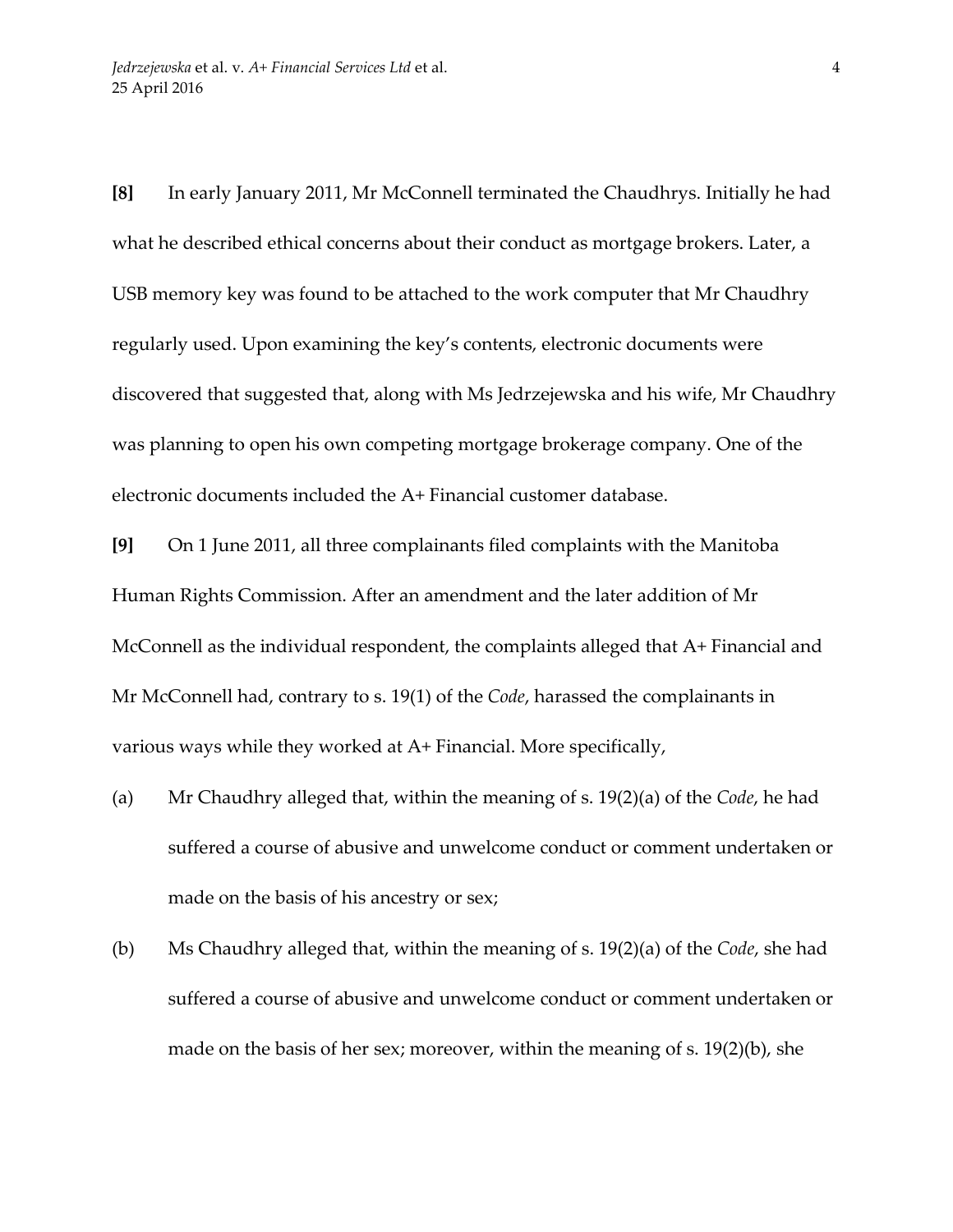alleged that she had suffered a series of objectionable and unwelcome sexual solicitations or advances; and,

(c) Ms Jedrzejewska alleged that, within the meaning of s. 19(2)(a) of the *Code*, she had suffered a course of abusive and unwelcome conduct or comment undertaken or made on the basis of her physical and mental disabilities or sex; moreover, within the meaning of s. 19(2)(b), she alleged that she had suffered a series of objectionable and unwelcome sexual solicitations or advances.

**[10]** After the resignation of Adjudicator Smordin, the Chief Adjudicator designated me on 24 January 2014 to hear these three complaints together. Pursuant to the requirements of the *Code*, I provided notice of the hearing to the parties and the public. During a pre-hearing conference on 6 March 2014 and again at the opening of the hearing, I reminded the parties that they were entitled to be represented by a lawyer. While the Commission was so represented, the respondents expressly advised that they would proceed without a lawyer.

## **Submissions of the parties**

#### *The complainants*

**[11]** The complainants entirely relied upon the Commission to put in their case, and they made no submissions.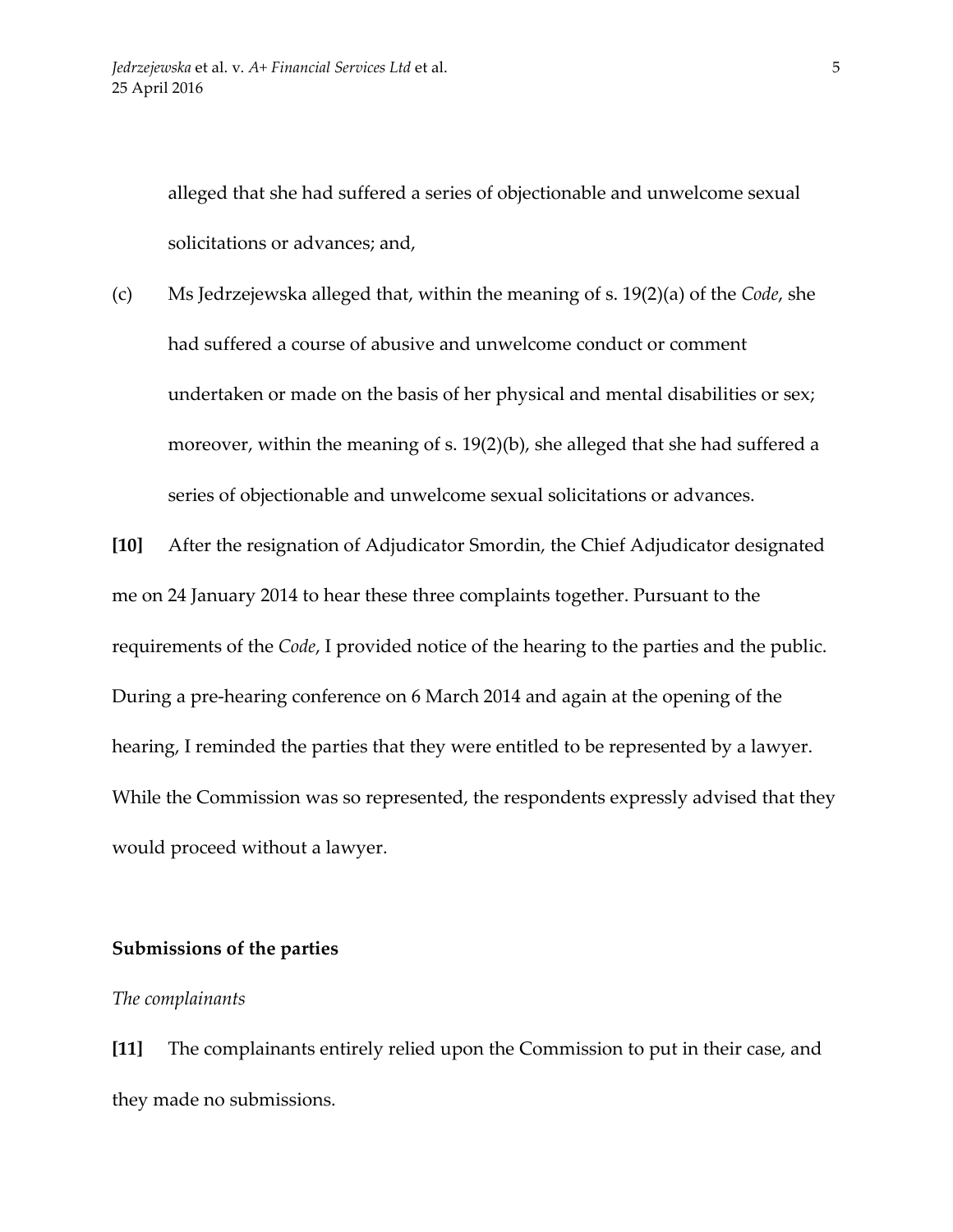#### *The Commission*

**[12]** The Commission submitted that the respondents were responsible and controlled the workplace in which the complainants had worked. The Commission alleged that Mr McConnell had harassed the complainants on various grounds, including race, sex, and disabilities.

**[13]** By way of a very broad summary, the Commission portrayed the A+ Financial workplace as poisoned by the conduct of Mr McConnell, which had sexualized the work environment and intimidated the staff. It was the Commission's position that the complainants could not reasonably be expected to confront Mr McConnell, but at the same time they could not simply walk away from their work without the risk of losing significant commissions owed to them. In short, the complainants needed the money, and they were trapped. They had to endure Mr McConnell, because he effectively *was* the company, and there was no one else to whom they might have complained.

**[14]** The Commission cautioned me against distraction by unrelated issues, such as allegations of wrongdoing by some or all of the complainants.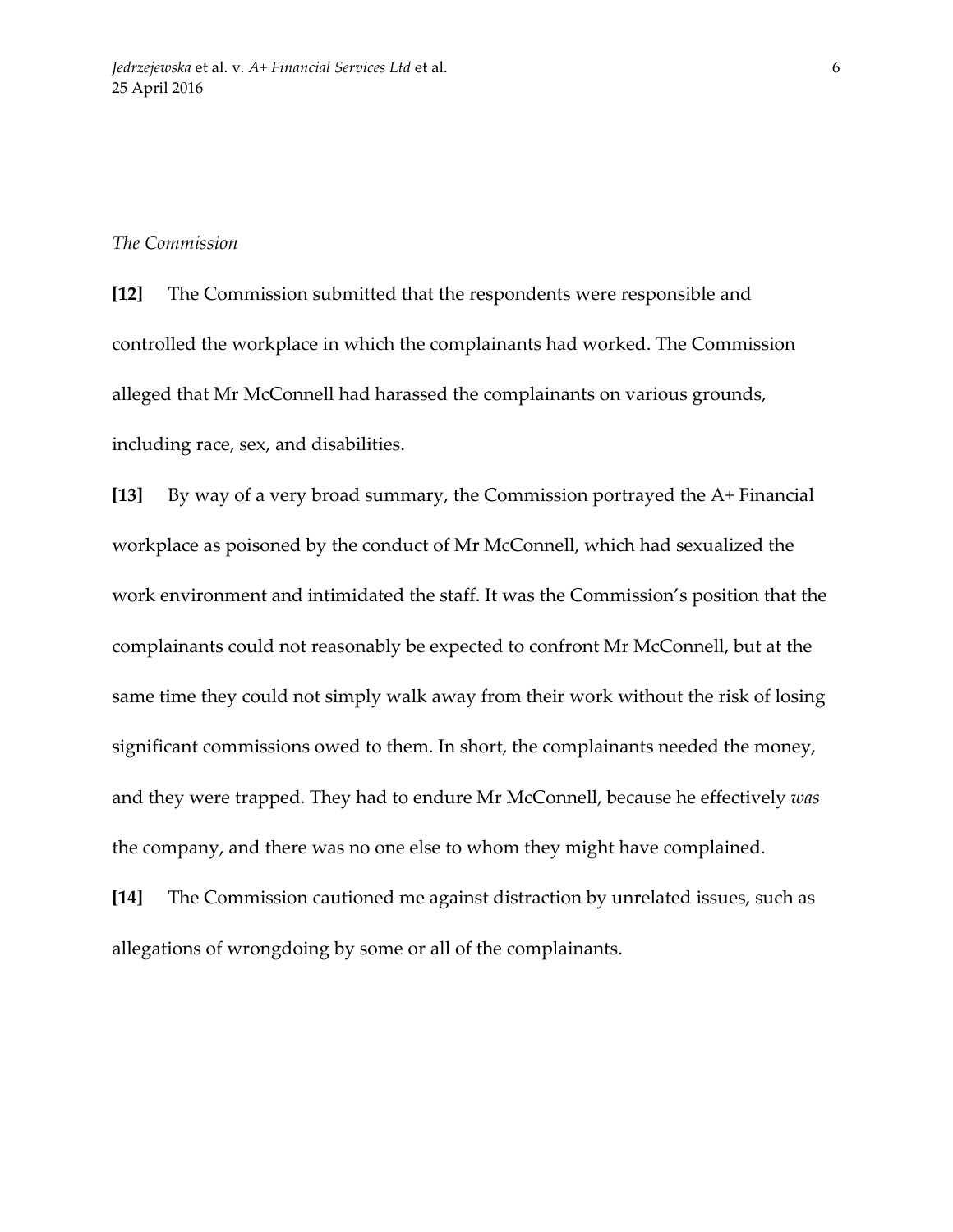#### *The respondent Wayne McConnell*

**[15]** Mr McConnell characterized the human rights complaints as a diversion from the purported misconduct of the complainants, which in broad terms he characterized first as allegations of mortgage fraud and, secondly, as breach of the non-competition agreement that the complainants had accepted.

**[16]** To the extent that he addressed the complainants' allegations, Mr McConnell was not specific in his defence, seeking generally to deny or minimize his conduct.

### *The respondent A+ Financial Services Ltd*

**[17]** Through Mr Chorney, the corporate respondent argued that the complainants were abusing the human rights complaint process, concocting their complaints as a way of undermining Mr McConnell and his company and as a means of recovering money. **[18]** Turning to the allegations against Mr McConnell and his company, the corporate respondent sought to minimize the conduct or deny that some of it had even occurred. Mr Chorney asked me to consider the improbability that any individual would have actually lasted so long in the A+ Financial workplace if the alleged events had occurred as the complainants had here testified.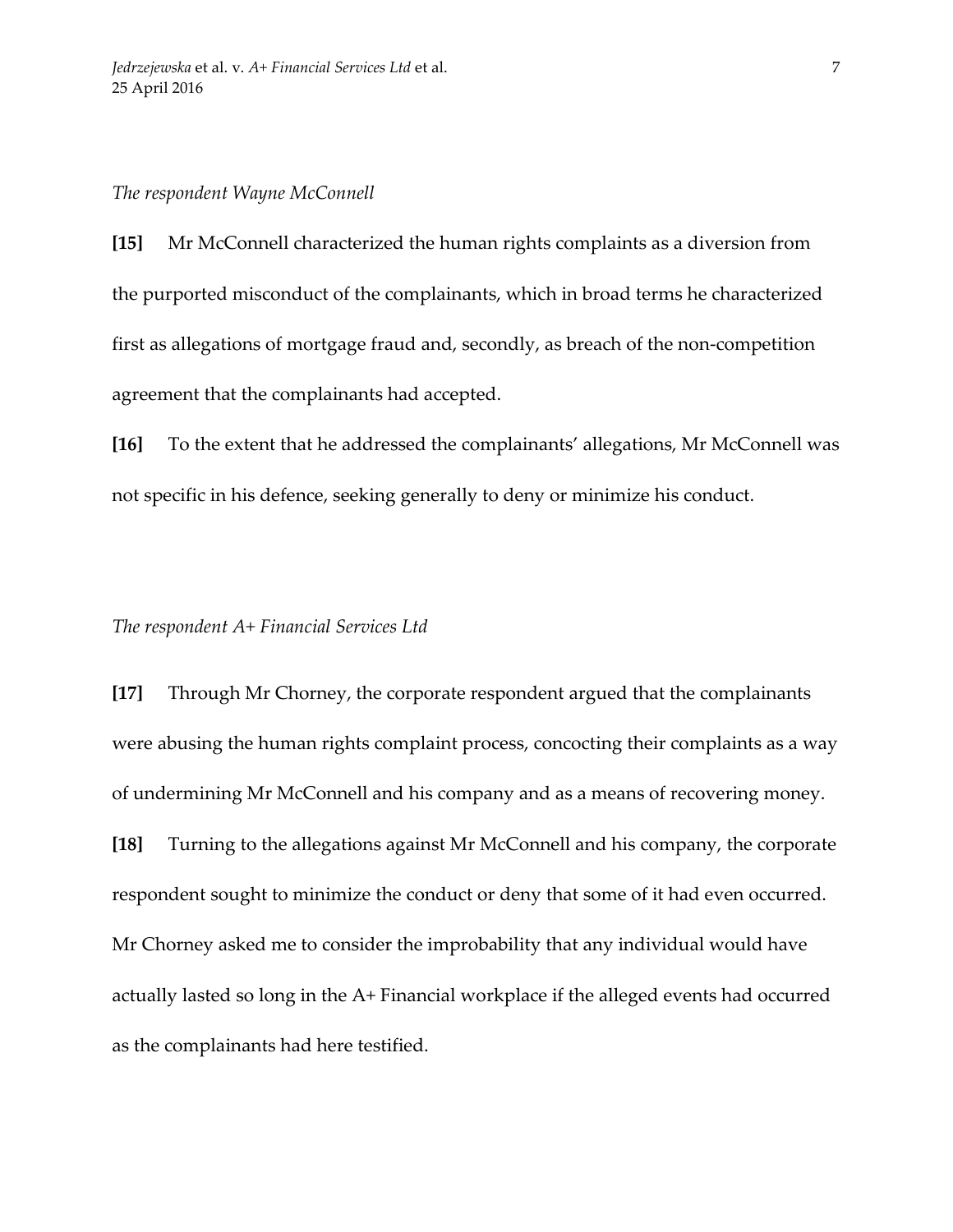## **Analysis**

*Applicable law and governing principles*

**[19]** Sub-section 19(1) of The Human Rights Code prohibits harassment in the

workplace:

[n]o person who is responsible for an activity or undertaking to which this Code applies shall

(a) harass any person who is participating in the activity or undertaking….

"Harassment" itself is defined in s. 19(2) to mean

(a) a course of abusive and unwelcome conduct or comment undertaken or made on the basis of any characteristic referred to in subsection 9(2); or

(b) a series of objectionable and unwelcome sexual solicitations or advances; or

(c) a sexual solicitation or advance made by a person who is in a position to confer any benefit on, or deny any benefit to, the recipient of the solicitation or advance, if the person making the solicitation or advance knows or ought reasonably to know that it is unwelcome; or

(d) a reprisal or threat of reprisal for rejecting a sexual solicitation or advance.

Among the characteristics set out in s. 9(2) and referenced above by s. 19(2) are

"ancestry, including colour and perceived race"; "sex, including sex-determined

characteristics…."; and, "physical or mental disabilities or related characteristics…."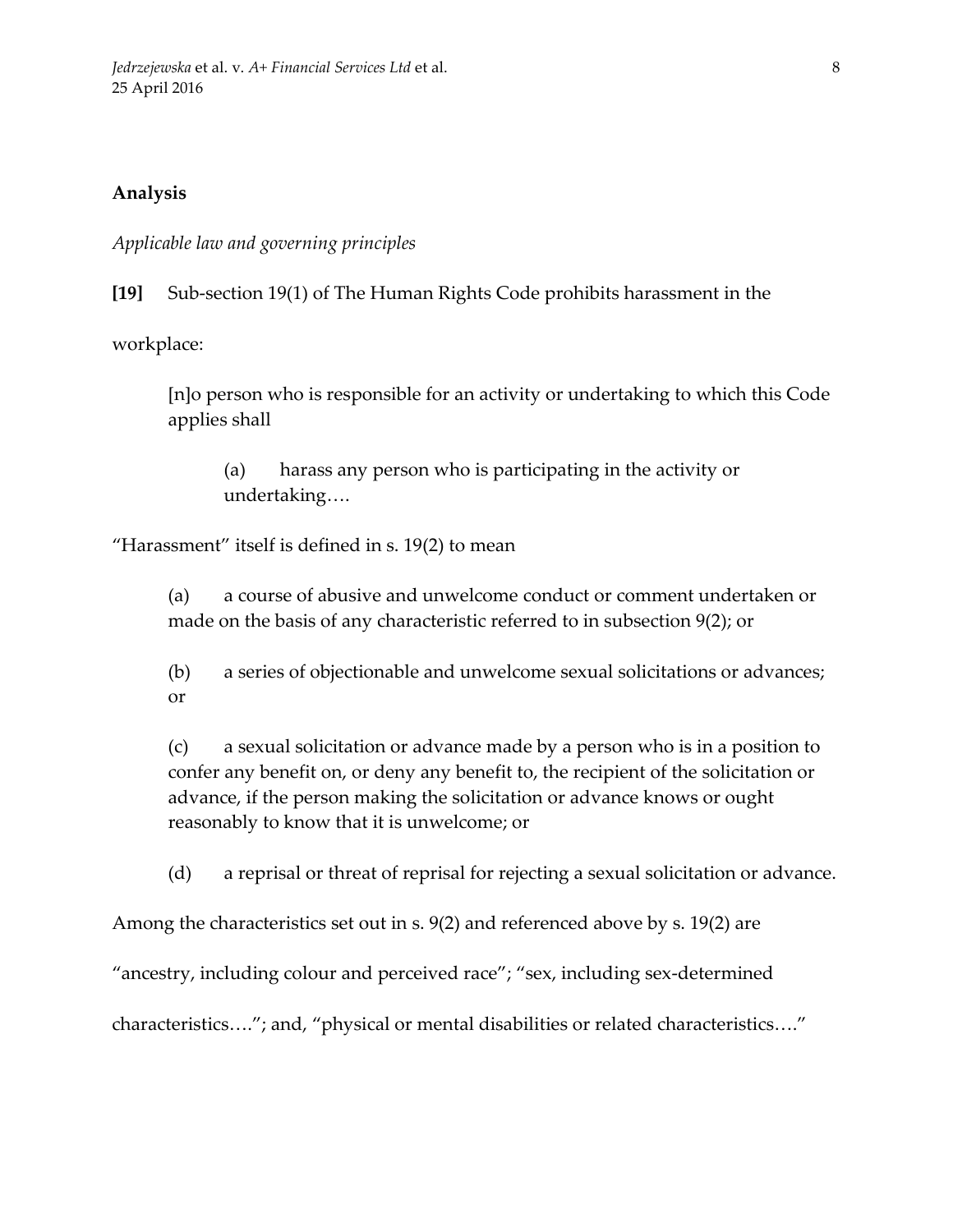**[20]** It falls to the complainants to prove on the balance of probabilities that they have suffered the harassment that they allege.

**[21]** Although there are two respondent parties, they are in effect the same person. At the material time, the individual respondent, Wayne McConnell, was the president and sole director and shareholder of the corporate respondent. A+ Financial was very much his company. In the circumstances, the artifice of the corporate veil serves no purpose. Therefore, while considering the evidence, I have readily attributed the actions of one respondent to the other, and vice versa.

**[22]** Another issue that arose during my consideration of the evidence is credibility. When faced with competing versions of the facts, I considered the whole of the evidence, as explained by the British Columbia Court of Appeal in *Faryna* v. *Chorny*, [1952] 2 DLR 354:

> The credibility of interested witnesses, particularly in cases of conflict of evidence, cannot be gauged solely by the test of whether the personal demeanour of the particular witness carried the conviction of the truth. The test must reasonably subject his story to an examination of its consistency with the probabilities that surround the currently existing conditions. In short, the real test of the truth of the story of a witness in such a case must be its harmony with the preponderance of the probabilities which a practical and informed person would readily recognize as reasonable in that place and in those conditions.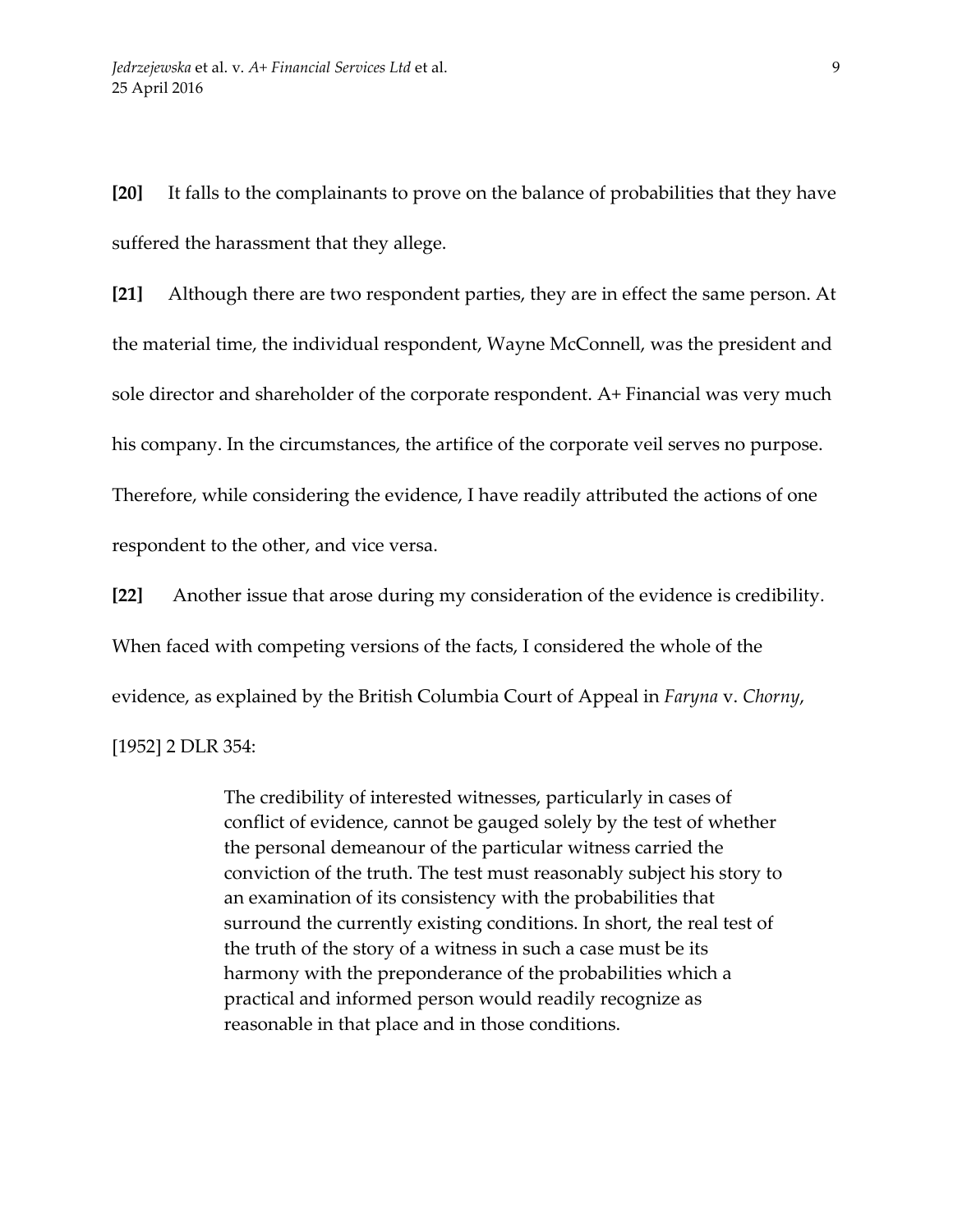**[23]** I have also applied similar fact evidence at times. Each complainant was employed at more or less the same time, each made strikingly similar allegations in his or her testimony, and each told about witnessing strikingly similar behaviour.

#### *Naseer Chaudhry's allegations*

**[24]** Mr Chaudhry says that, during his time at A+ Financial, he was the victim of sexual and racial harassment by Mr McConnell.

**[25]** During his direct examination, Mr Chaudhry referenced numerous e-mail messages that were admitted into evidence. Sent by Mr McConnell over a period of months, the messages were puerile attempts at humour. Some of these messages were overtly racist, while the majority involved sexual innuendo and even included erotic, if not pornographic, photographs. I prefer not to catalogue this evidence in detail, but, by way of example, I point to Exhibit Commission-33, an e-mail that had apparently been forwarded to Mr McConnell by "gerry.ryz@rbc.com" on 19 November 2010. Entitled "Fw: Canoe Trip? I'VE BOOKED US TO GO!!!", the e-mail message includes the naked photo of a woman and, managing to be both racist and sexual, an inappropriate comment about her displayed breasts. Leaving aside how such a message seems to have emerged from the e-mail server of the Royal Bank of Canada, this e-mail is typical of the messages entered into evidence.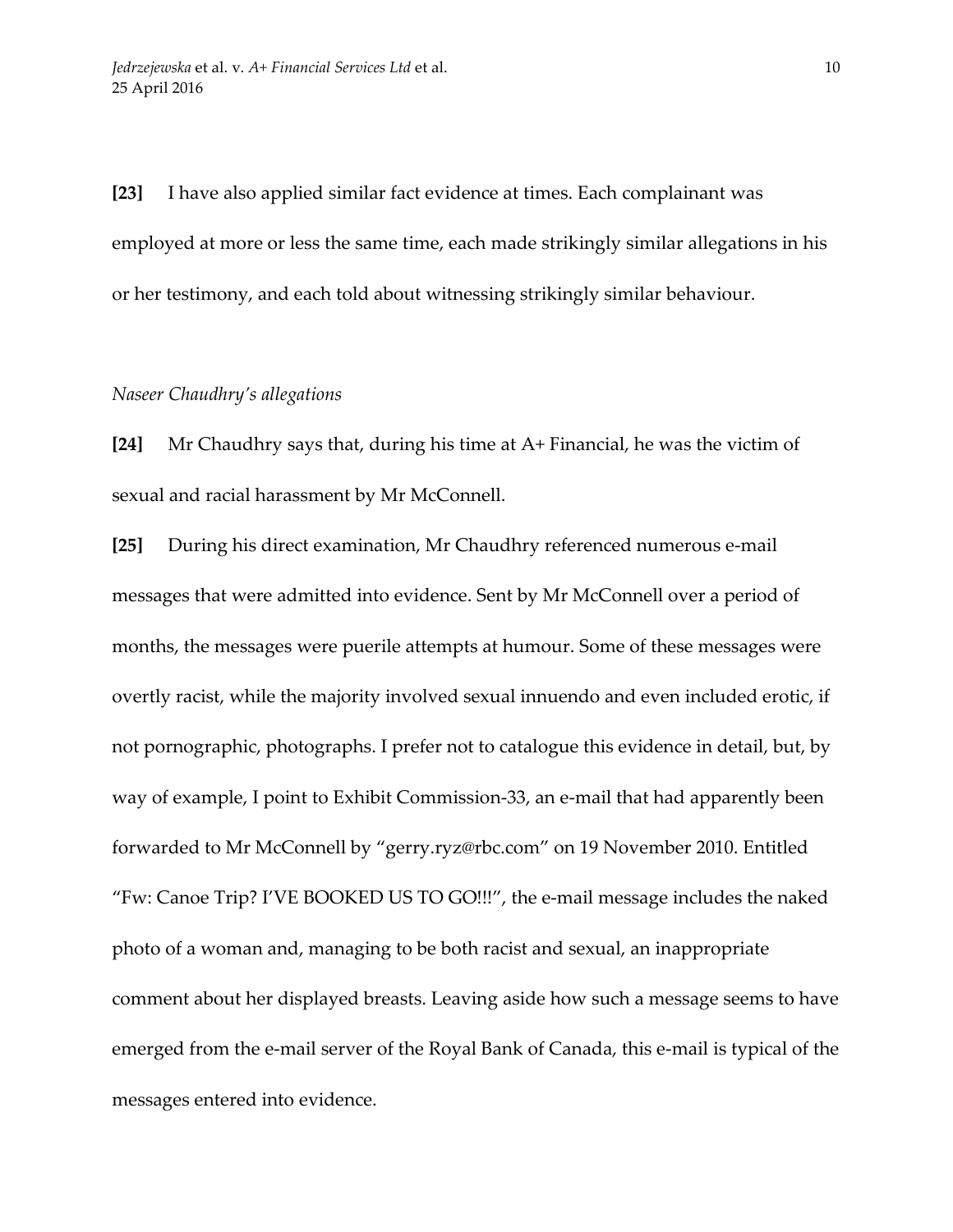**[26]** Mr Chaudhry also claimed that Mr McConnell had regularly referred to persons of Pakistani origin as "brown people" or "your people". I again choose not to repeat the testimony here in detail. It is sufficient to recall that Mr Chaudhry testified about Mr McConnell's ready blanket attribution of laziness and dishonesty to persons of the same race as Mr Chaudhry.

**[27]** For his part, Mr McConnell denied or diminished the evidence of Mr Chaudhry. Although admitting that he had sent the e-mail messages to which Mr Chaudhry had referred, Mr McConnell underlined that Mr Chaudhry had asked that his e-mail address should be added to Mr McConnell's "jokes" distribution list. Both respondents claimed that Mr Chaudhry was a willing recipient of such messages. In their crossexamination of Mr Chaudhry, the respondents strove to dilute the disgust that Mr Chaudhry claimed he had in connection with these e-mails. As for the racial comments, Mr McConnell outright denied that he had made such remarks.

**[28]** I have nonetheless preferred to accept Mr Chaudhry's version of events.

**[29]** First, Ms Jedrzejewska corroborated Mr Chaudhry's report of racist remarks, testifying that she had heard an angry Mr McConnell tell Mr Chaudhry to "go back to your own fucking country."

**[30]** Secondly, by the documentary evidence admitted during the hearing, it was obviously established that Mr McConnell had sent many offensive e-mail messages to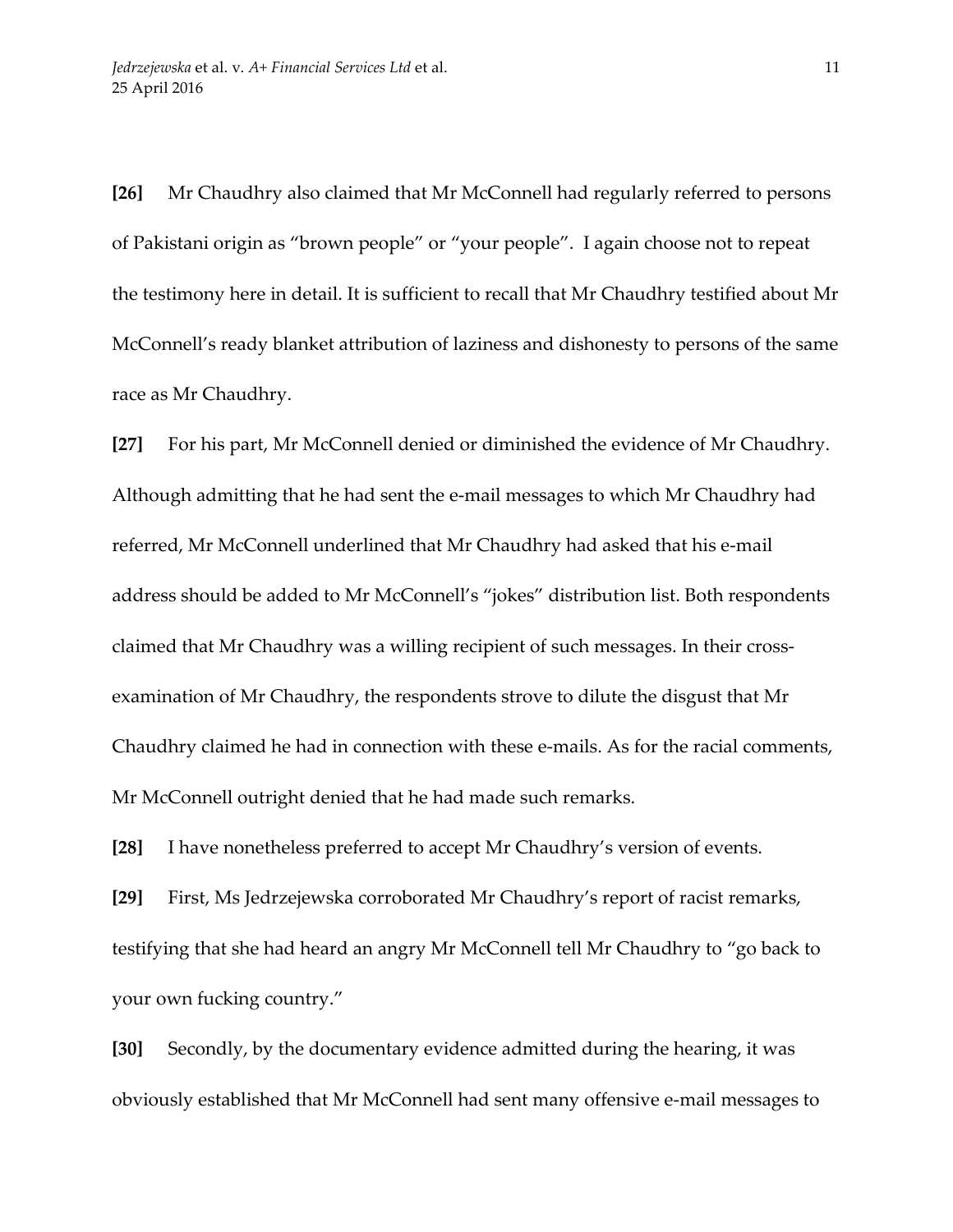Mr Chaudhry, among others. These messages were mostly sexual "jokes" – and I use the word "jokes" very reluctantly – and some were racist in nature.

**[31]** While Mr Chaudhry may have asked to join that e-mail distribution list, he explained that he felt compelled to do so in order to retain or attract Mr McConnell's favour. That compulsion deserves explanation. Like the other complainants, Mr Chaudhry described a volatile workplace in which Mr McConnell intimidated the staff and always seemed ready to explode with yelling, throwing things, and threats of physical violence. Mr Chaudhry claimed that he had decided that it was easier for him to "play along" than risk a confrontation. Moreover, he described how Mr McConnell had denied compensation to other A+ Financial staff after they had been fired. It was Mr Chaudhry's estimation that he had too much money coming to him; he could not risk walking away or getting fired. While some individuals might have differently responded to Mr McConnell and the situation at A+ Financial, I accept Mr Chaudhry's explanation as reasonable in his circumstances.

**[32]** Accordingly, I find that, contrary to s. 19(1)(a) of the *Code*, the respondents had engaged in a course of abusive and unwelcome conduct or comment with respect to the complainant, Naseer Chaudhry, and had undertaken such conduct or made such comments on the basis of Mr Chaudhry's ancestry or sex.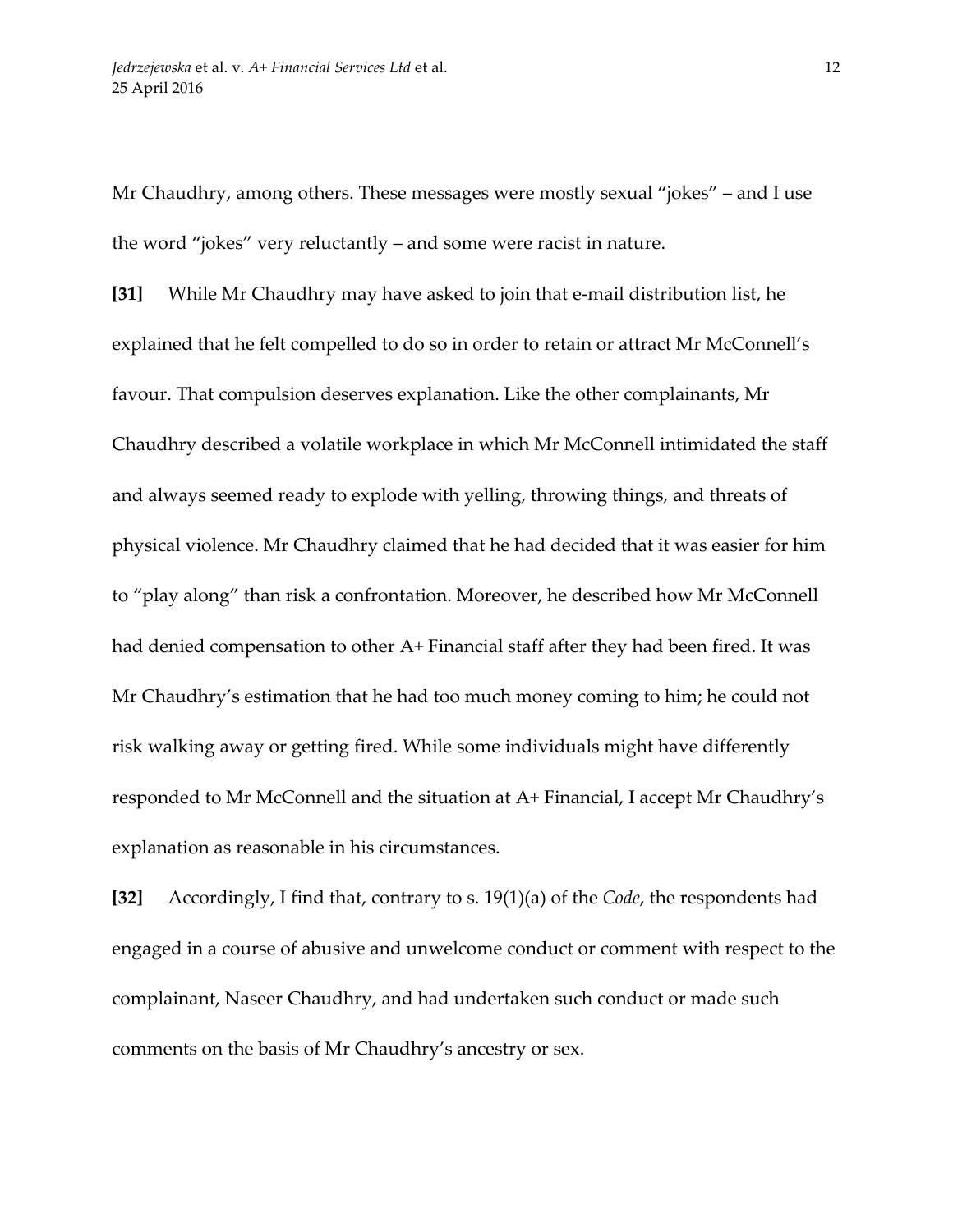#### *Huma Chaudhry's allegations*

**[33]** Like her husband, Ms Chaudhry complains that she suffered sexual harassment by Mr McConnell. She also alleges that he made unwelcome and unsolicited sexual advances upon her.

**[34]** Supported by further documentary evidence, Ms Chaudhry testified about receiving several e-mail messages from Mr McConnell over a period of months. Their content was similarly inappropriate to those about which her husband would testify. Mr McConnell had not sent the e-mail messages only to Ms Chaudhry; all of them had gone out to a list of A+ Financial staff.

**[35]** In addition to the e-mail messages, Ms Chaudhry also received a wall calendar from Mr McConnell, which was entered into evidence. Ms Chaudhry recalled that she had received the calendar from Mr McConnell while she rode with her husband, Mr Chorney, and Mr McConnell in a Montreal taxi on a trip for a trade show The calendar displays a different photograph for each month of the year, depicting different women in bikinis and similar clothing..

**[36]** Ms Chaudhry also described other incidents in which Mr McConnell made a comment about her hair or her clothes.

**[37]** There was further testimony about physical contact between Mr McConnell and Ms Chaudhry. She recalled him asking for, and receiving, a hug from her on more than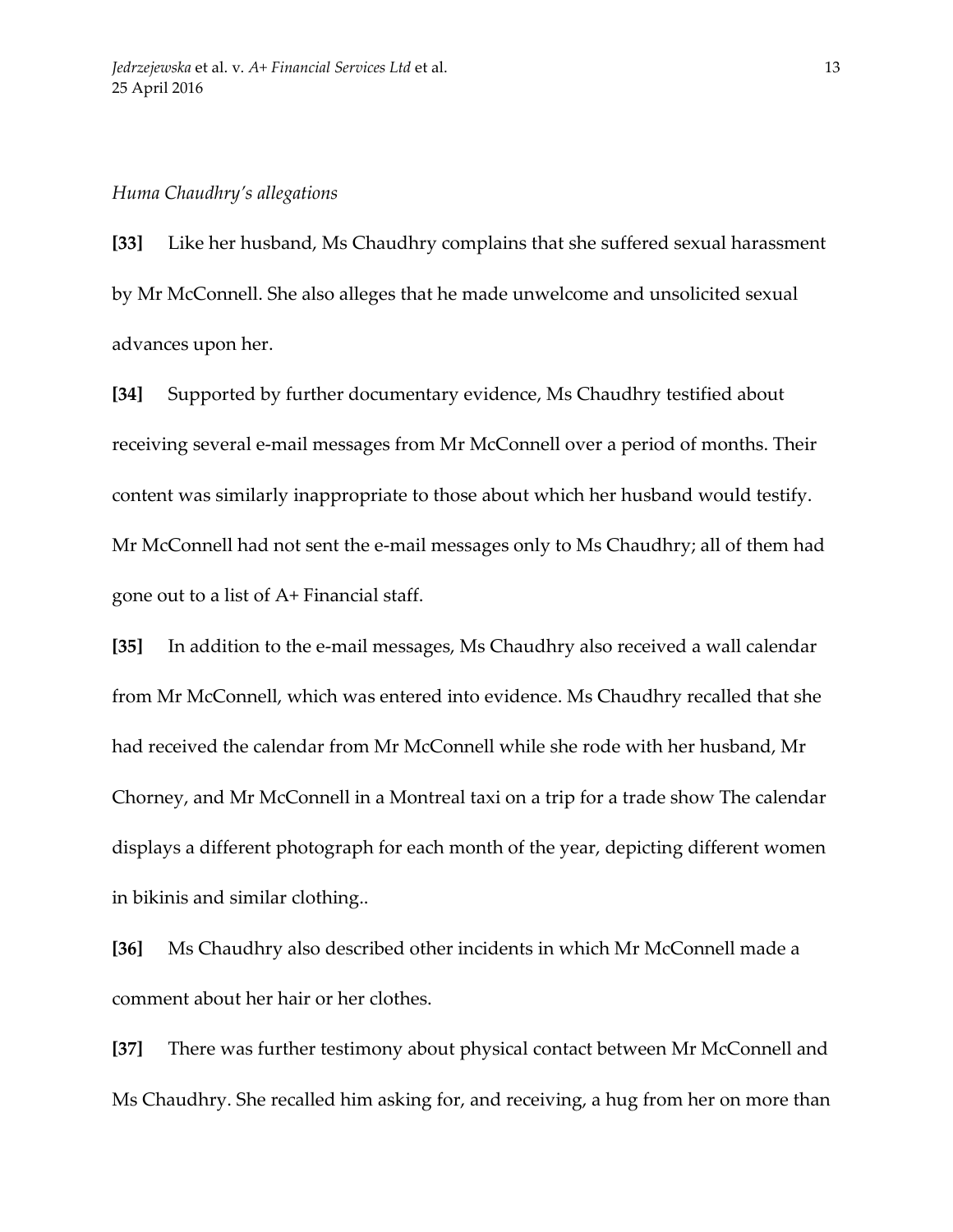one occasion. However, in every case, Mr Chaudhry was present. In one instance, Mr McConnell had given Ms Chaudhry a Christmas gift. She also mentioned a hug after a long day that had seen Mr McConnell in strong disagreement with her husband.

**[38]** In addition, Ms Chaudhry described occasions when Mr McConnell would come into the office where she worked at A+ Financial. While asking her to check something on the computer, Mr McConnell would apparently stand next to her so close that she could feel his breath, and she said that he would place his hand on her lower back while she sat at the computer.

**[39]** In reply, Mr McConnell acknowledged that he had sent the inappropriate e-mail messages, but he blamed it on the clumsy operation of his smartphone. He said that he had a distribution list of men in the office who wanted to receive such "joke messages", but he also had an e-mail distribution list that included everyone who worked at A+ Financial. He would use the latter list when communicating with the staff. Mr McConnell explained that the e-mail messages which so offended Ms Chaudhry had been intended for the smaller list, but that he had accidentally sent it to everyone.

**[40]** First, I am astonished that the owner of a company would have a select e-mail list comprised of persons who work for his company and who want to receive his "joke" messages. This fact, to which the individual respondent readily admits, proves in itself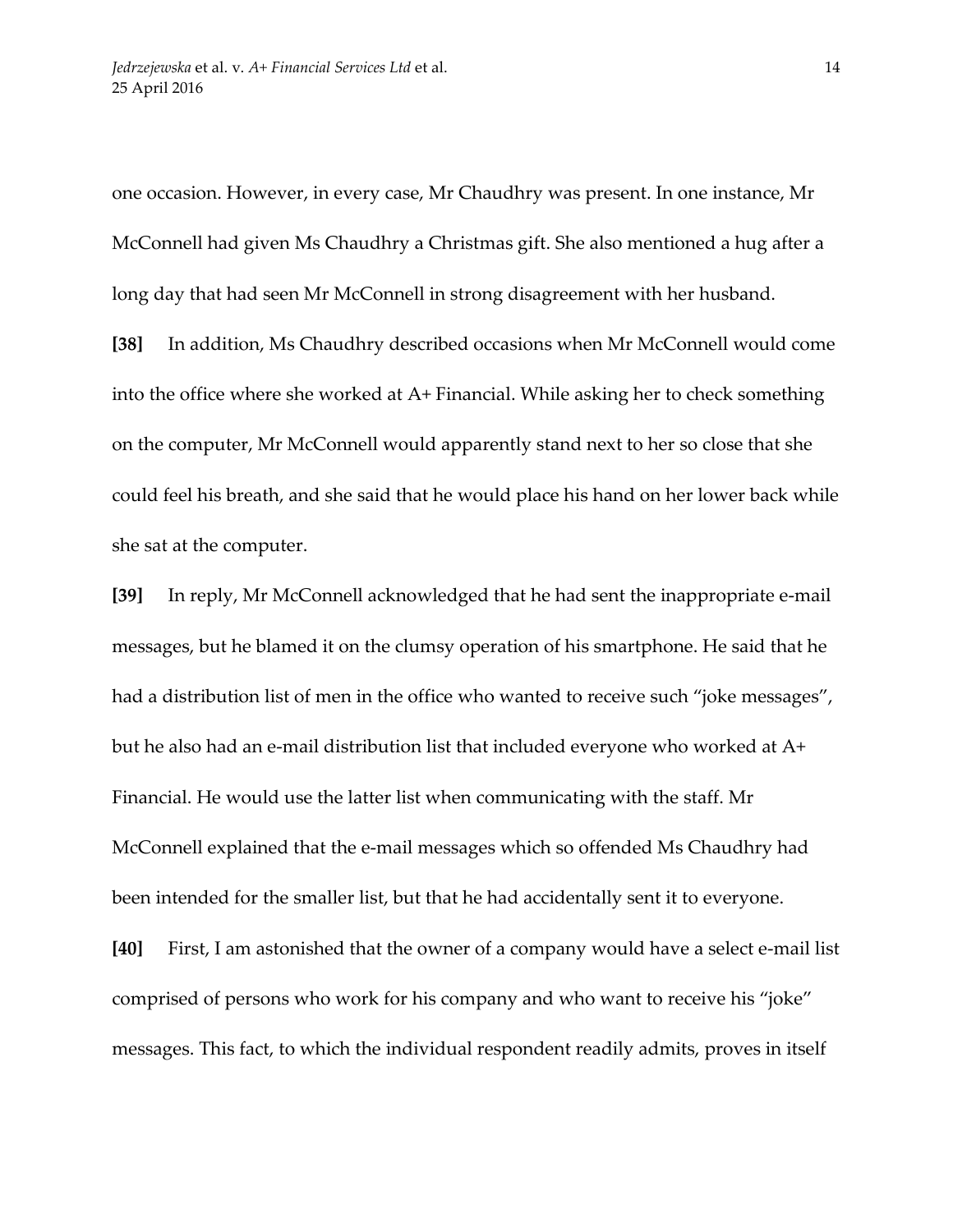the Commission's contention that the A+ Financial workplace was a poisoned work environment.

**[41]** As for Mr McConnell's defence that he had inadvertently sent the e-mail messages to Ms Chaudhry, I entirely reject that explanation. Multiple e-mail messages were admitted into evidence that range over many months. Perhaps a single e-mail message could be misdirected, possibly two. However, it is wholly unreasonable to think that anyone could make the same mistake over and over again. More to the point, it seems far more likely in the totality of the evidence that Mr McConnell saw nothing wrong with sending out such "jokes" to everyone who worked at A+ Financial. It is even arguable that he derived an odd pleasure from the discomfort that some of his recipients exhibited.

**[42]** That notion brings me to the calendar that Ms Chaudhry received from Mr McConnell in the Montreal taxi. I prefer to include the calendar under the heading of these so-called "jokes". Because Mr McConnell gave the calendar to Ms Chaudhry in the presence of Mr Chorney and her husband, I discount the possibility that it was intended as a sexual advance. Instead, I prefer to categorize it as yet another "joke" that aimed to inflict cruel embarrassment upon Ms Chaudhry by exposing her to the sexual content of the calendar in the presence of her husband and co-workers.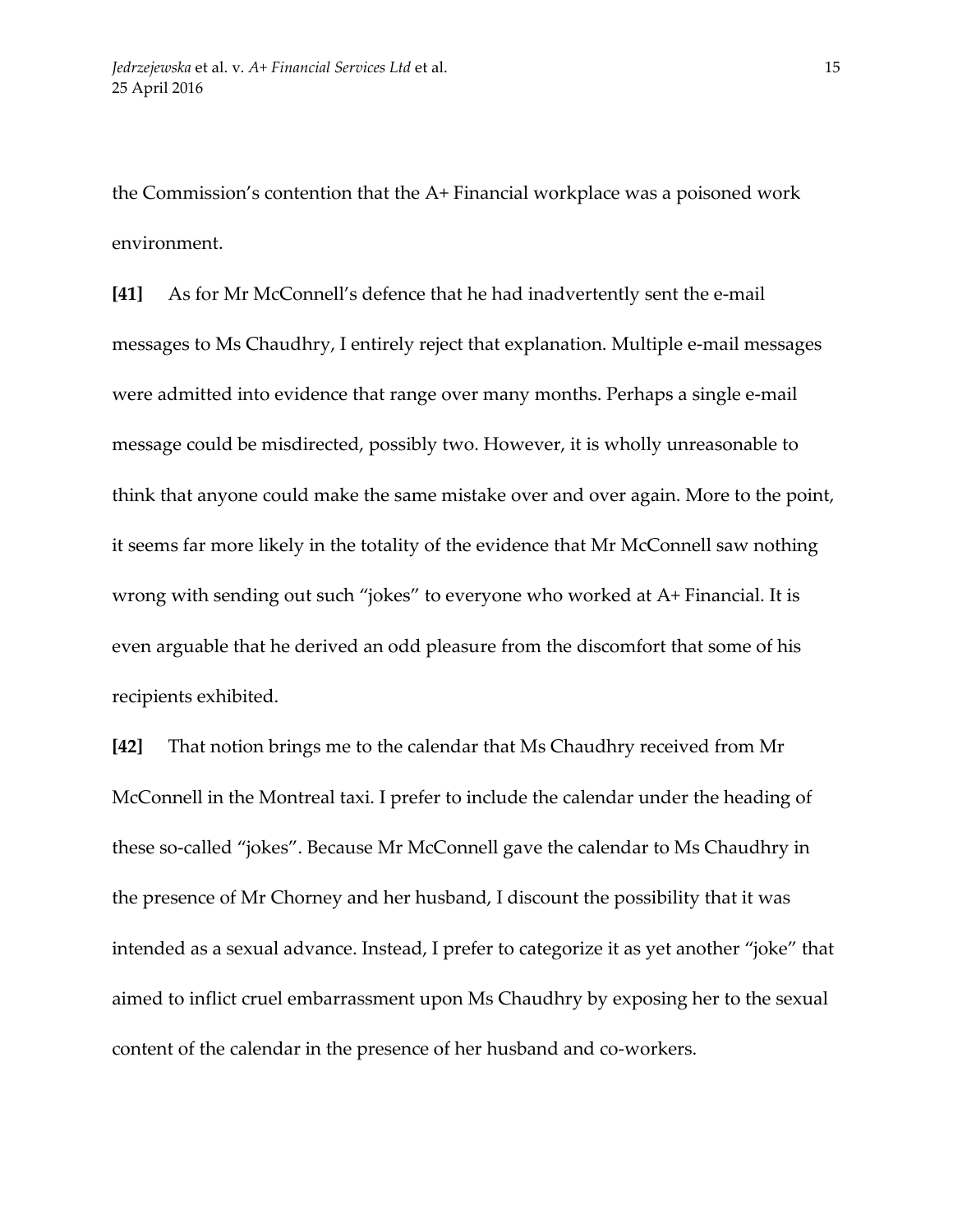**[43]** In respect of his comments about Ms Chaudhry's appearance and the hugs, Mr McConnell described them as innocent. They were compliments, he said. They were friendly gestures. On these points, I am inclined to prefer Mr McConnell's version of events. Without the backdrop of the inappropriate e-mail messages and the intimidating behaviour, Mr McConnell's comments about Ms Chaudhry's hair and clothing could reasonably have been seen as innocent, if awkward, behaviour that should nonetheless be discouraged in the workplace. Similarly, the hugs came on occasions when it is arguable that friends might share a hug. I am mindful that Ms Chaudhry did not include Mr McConnell among her circle of friends, but I wonder if Mr McConnell had the insight to notice this factor. The hugs also happened in the presence of Ms Chaudhry's husband. An objective and reasonable onlooker would therefore not necessarily have categorized the hugs as sexual harassment.

**[44]** I am left with the incidents in the office while Ms Chaudhry would check the computer for Mr McConnell. For his part, Mr McConnell denies that he touched Ms Chaudhry's lower back. He does however concede that he would have necessarily had to stand very close to Ms Chaudhry in order to see the computer screen. According to the testimony of Ms Jedrzejewska, which I consider below, Mr McConnell had also adopted the same posture when he had come to her office and bent to look at her computer screen. I therefore accept that Mr McConnell did put his hand on the lower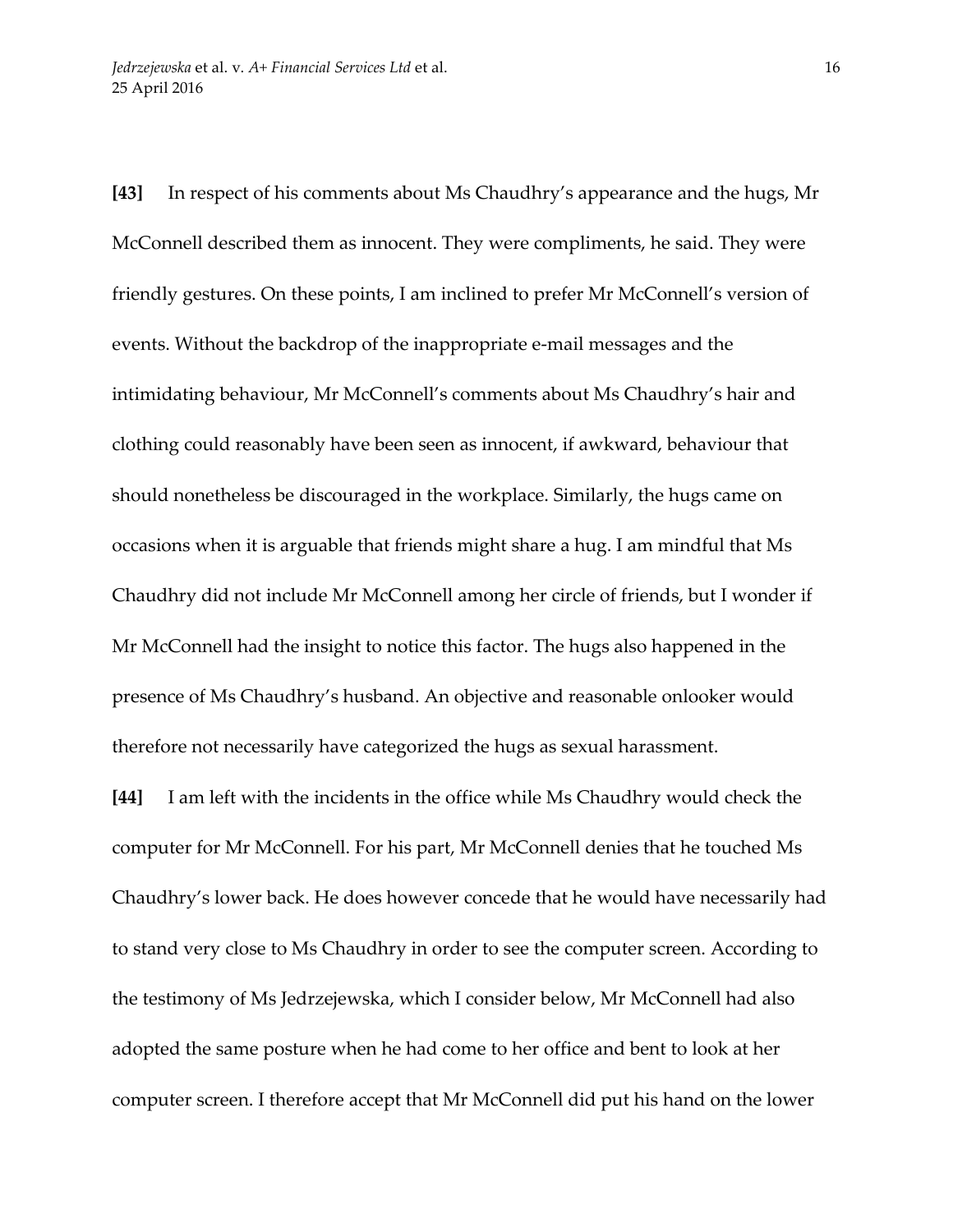back of Ms Chaudhry. I am also convinced that the gesture amounts to an objectionable and unwelcome sexual advance. A prudent man would have found a better place for his hand than the lower back of Ms Chaudhry. I say this, even recalling the testimony of several witnesses about the physical layout of the A+ Financial office space. To be sure, Ms Chaudhry's desk was in a tight and cramped spot. I further appreciate the testimony of witnesses that Mr McConnell was a large and heavy man, even a full 100 lbs heavier than he appeared at the hearing of these complaints. I also take in account that the touching was never described as rubbing or fondling. Nonetheless, such conduct is inappropriate, especially in a workplace. I therefore consider Mr McConnell's gesture to be in the form of a sexual advance.

**[45]** Accordingly, I find that, contrary to s. 19(1)(a) of the *Code*, the respondents had engaged in a course of abusive and unwelcome conduct or comment with respect to the complainant, Huma Chaudhry, and had undertaken such conduct or made such comments on the basis of Ms Chaudhry's sex; moreover, within the meaning of s. 19(2)(b), she had suffered a series of objectionable and unwelcome sexual solicitations or advances.

*Margaret Jedrzejewska's allegations*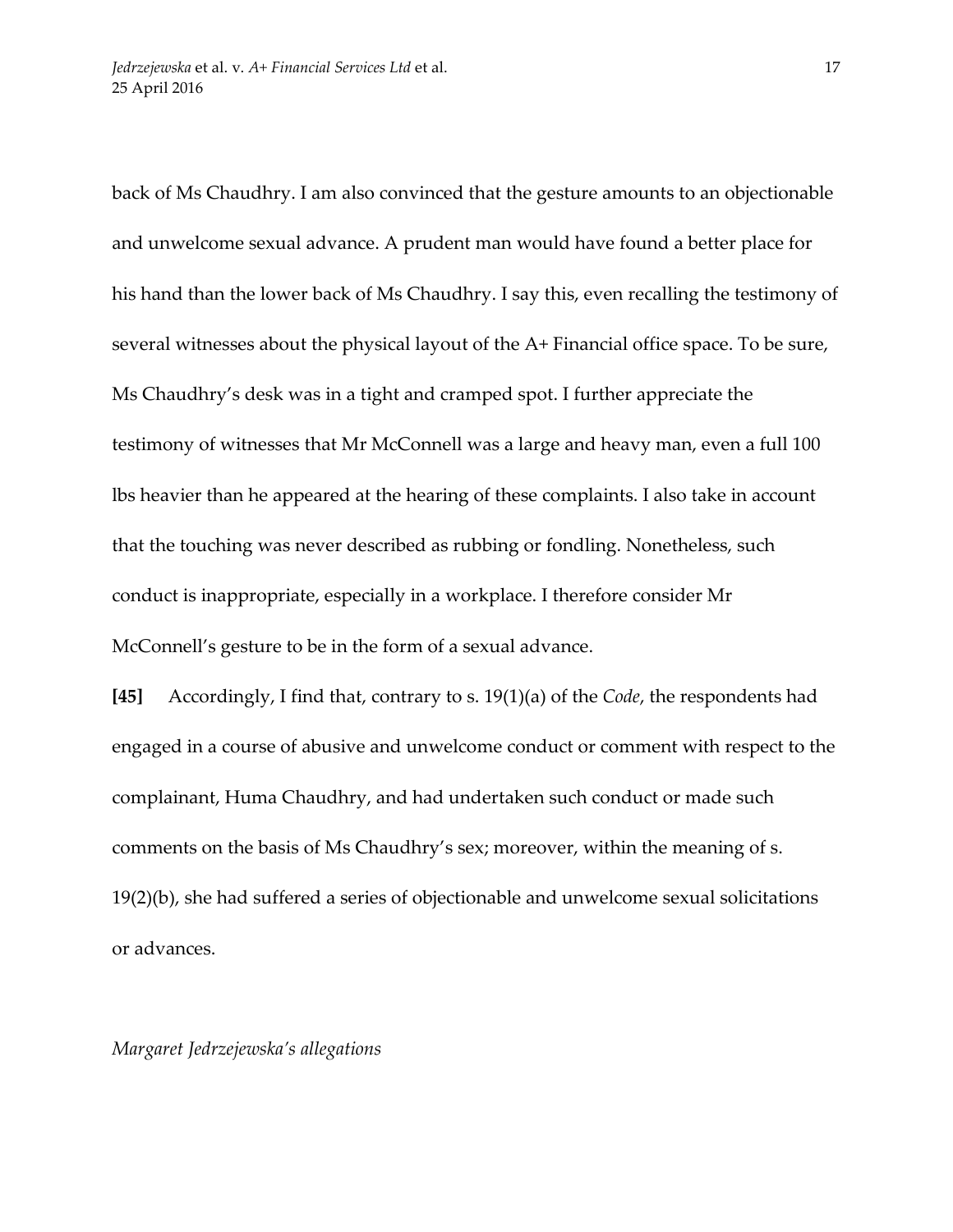**[46]** Like Ms Chaudhry, Ms Jedrzejewska complained that she suffered sexual harassment by Mr McConnell and that he made unwelcome and unsolicited sexual advances upon her. She added that the harassment extended to her physical and mental disabilities.

**[47]** Ms Jedrzejewska received the many sexualized e-mail messages that Mr McConnell sent out. I have previously described these messages above, and I have found that their sending constitutes sexual harassment. I arrive at the same conclusion in respect of Ms Jedrzejewska.

**[48]** Like Ms Chaudhry, Ms Jedrzejewska testified that Mr McConnell would come into her office and hover over her, placing his hand on her lower back. For the reasons set out above, I find that this act constitutes an objectionable and unwelcome sexual advance. In his closing argument, Mr Chorney denied that the incident had ever happened. While there was no independent evidence that Mr McConnell had behaved in the manner alleged, the similarity of Ms Jedrzejewska's incident to that reported in the testimony of Ms Chaudhry is striking. Moreover, given the configuration of the offices, I think it likely that Mr McConnell would have had to be in close proximity to the women on those occasions when he viewed their computer screens. I therefore prefer the version of events that Ms Jedrzejewska set out, which in turn coincides with the testimony of Ms Chaudhry.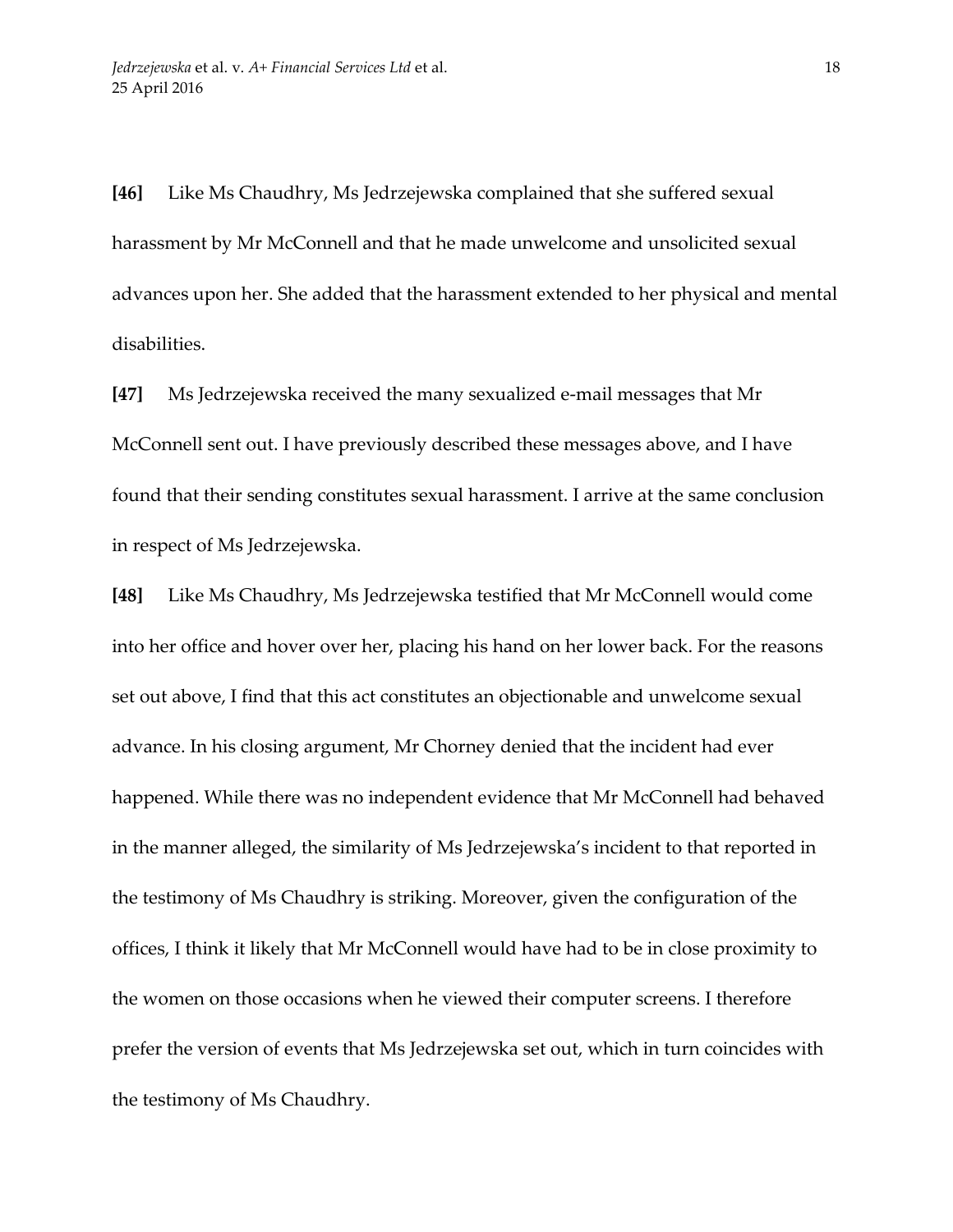**[49]** I digress here to explain that conduct may be found to be unwelcome, even if a complainant does not actually express objection. Where an objective and reasonable onlooker would conclude that conduct is unwelcome, it is unnecessary for the complainant to protest. The wrongdoer should simply know better.

**[50]** Ms Jedrzejewska also complains that she suffered harassment from Mr McConnell by reason of her back pain and depression. No medical or psychological evidence was called in support of her physical and mental conditions, but none is always needed: *CR* v *Canadian Mental Health Association, Westman Region Inc,* 2013 CanLII 125 (MB HRC). So long as the person contravening the *Code* perceives the complainant as possessing a protected characteristic and then treats the complainant differently because of that perceived characteristic, it arguably is sufficient to show discrimination. I would nonetheless encourage future parties to lead, where appropriate, supporting evidence of physical or mental disabilities. The additional information often helps an adjudicator to understand such topics as the nature of the disability, how it impacts the complainant, and how it can be accommodated.

**[51]** The respondents denied knowledge of Ms Jedrzejewska's disabilities. While she herself readily conceded that she never explained her condition to Mr McConnell, Ms Jedrzejewska did talk with Mr Chaudhry, who in turn had encouraged Mr McConnell to have some understanding for her. More than one witness recalled Mr McConnell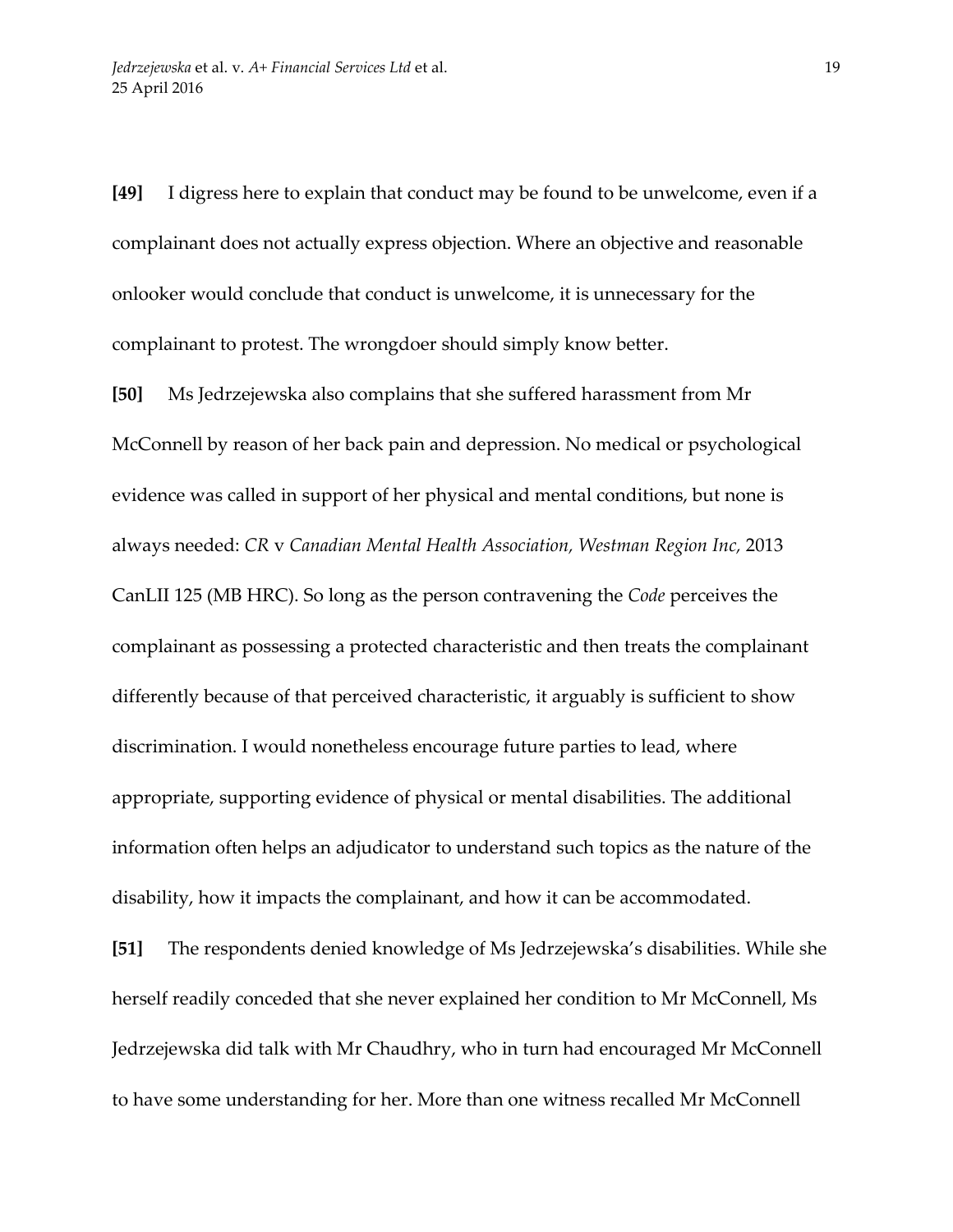loudly referring to Ms Jedrzejewska as "a fucking retard" when he discussed her poor performance with Mr Chaudhry.

**[52]** I find that Mr McConnell did not know that Ms Jedrzejewska suffered from any physical or mental disability. Ms Jedrzejewska did not tell him. There is no clear evidence before me that Mr Chaudhry actually told Mr McConnell anything substantive about a disability. At most, Mr Chaudhry told Mr McConnell that he was doing the best that she could, but there was no mention of a physical or mental disability. I have also searched the evidence for a convincing suggestion that, despite not having been told about Ms Jedrzejewska's disabilities, Mr McConnell might have reasonably arrived at that conclusion by inference. Instead, I conclude that an objective and reasonable onlooker would not have been lead to the conclusion that Ms Jedrzejewska suffered from a physical or mental disability.

**[53]** Accordingly, I find that, contrary to s. 19(1)(a) of the *Code*, the respondents had engaged in a course of abusive and unwelcome conduct or comment with respect to the complainant, Margaret Jedrzejewska, and had undertaken such conduct or made such comments on the basis of Ms Jedrzejewska's sex; moreover, within the meaning of s. 19(2)(b), she had suffered a series of objectionable and unwelcome sexual solicitations or advances. However, I find that she did not suffer harassment by reason of her physical and mental disabilities.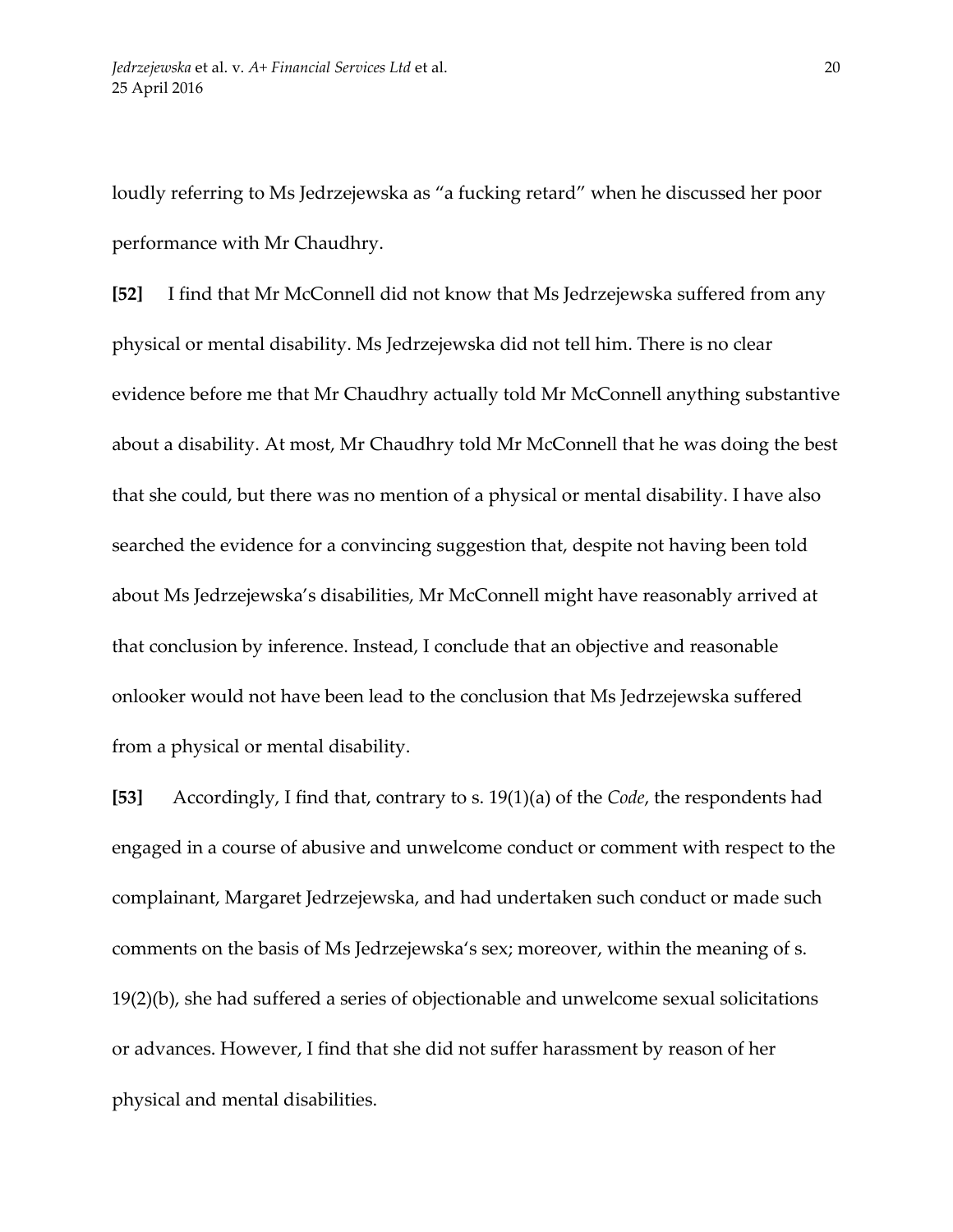# **Remedies**

**[54]** Having found that the respondents have contravened the *Code*, s. 43(2) affords

me with a discretion to order the respondents to do one or more of the following:

a) do or refrain from doing anything in order to secure compliance with this Code, to rectify any circumstance caused by the contravention, or to make just amends for the contravention;

(b) compensate any party adversely affected by the contravention for any financial losses sustained, expenses incurred or benefits lost by reason of the contravention, or for such portion of those losses, expenses or benefits as the adjudicator considers just and appropriate;

(c) pay any party adversely affected by the contravention damages in such amount as the adjudicator considers just and appropriate for injury to dignity, feelings or self-respect;

(d) pay any party adversely affected by the contravention a penalty or exemplary damages in such amount, subject to subsection (3), as the adjudicator considers just and appropriate as punishment for any malice or recklessness involved in the contravention;

(e) adopt and implement an affirmative action program or other special program of the type referred to in clause 11(b), if the evidence at the hearing has disclosed that the party engaged in a pattern or practice of contravening this Code.

*Damages for injury to dignity, feelings, or self-respect*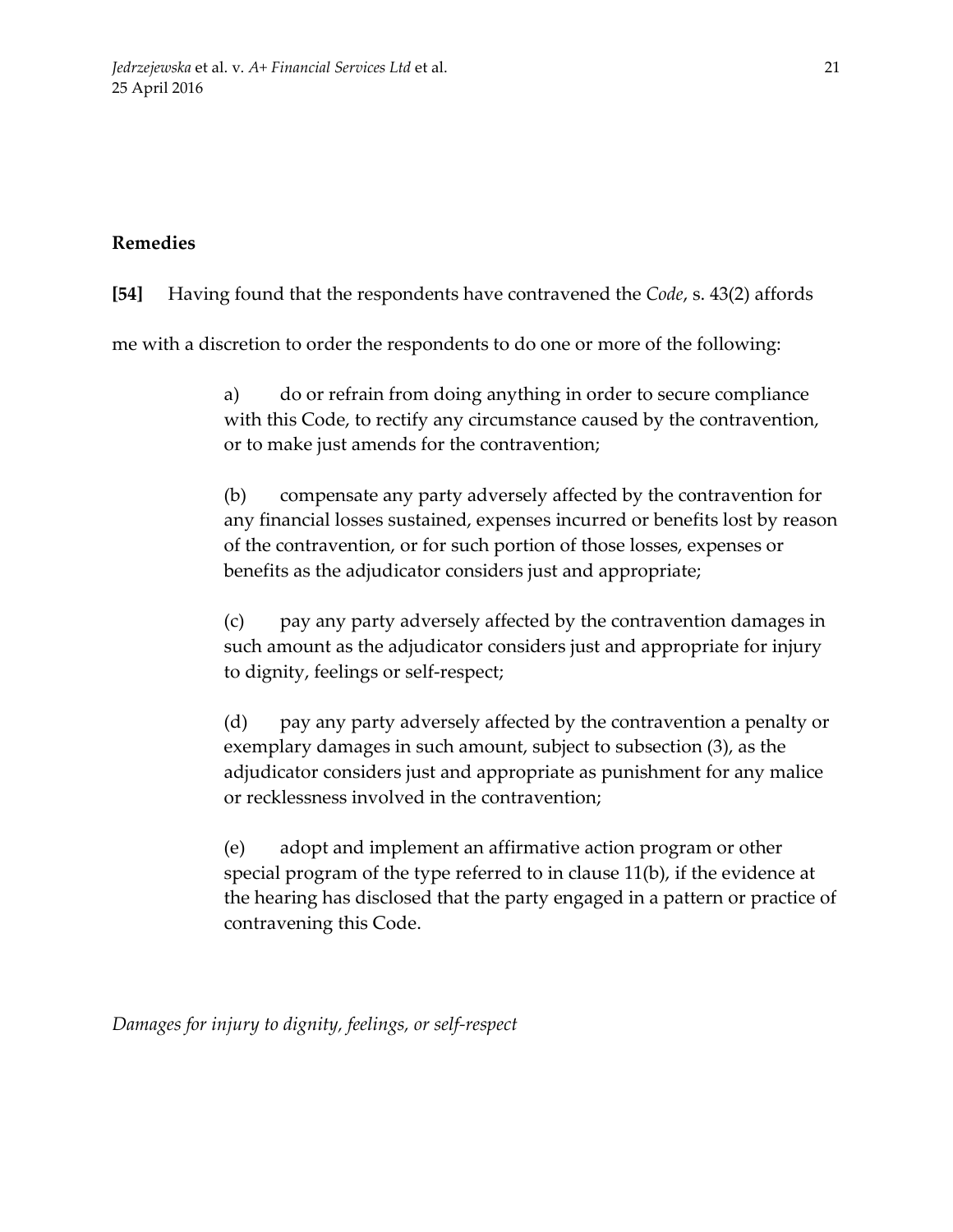**[55]** The Commission submits that an appropriate award under s. 43(2)(c) is \$15,000.00 for each complainant, pointing to the impact of the contraventions upon the complainants.

**[56]** The complainants each felt themselves to be the victim of ongoing misconduct by Mr McConnell, from which they also felt that they could not immediately escape. They could not easily walk away from their work at A+ Financial without risking the loss of pending compensation. They could not ignore e-mail messages that Mr McConnell had sent, because the message contents might actually be important and work-related. At the same time, they were always concerned that a new message might in fact be yet another inappropriate e-mail. Ms Chaudhry's testimony captured the dread that all of the complainants must have felt. The workplace tensions affected the quality of Mr Chaudhry's home life, while Ms Jedrzejewska testified about the continuing distress that she felt even after she had left the company. Compounding their situation, Ms Jedrzejewska was battling depression and back pain, and her physician had ordered her to avoid stress. Ms Chaudhry had also to deal with news of the death of a parent. In her testimony, Ms Jedrzejewska claimed that Mr McConnell "ruined my life."

**[57]** I am especially distressed that Mr McConnell still does not appreciate the inappropriateness – and illegality – of his conduct. In his closing submission, he repeated the characterization of his e-mail messages, which he had described in his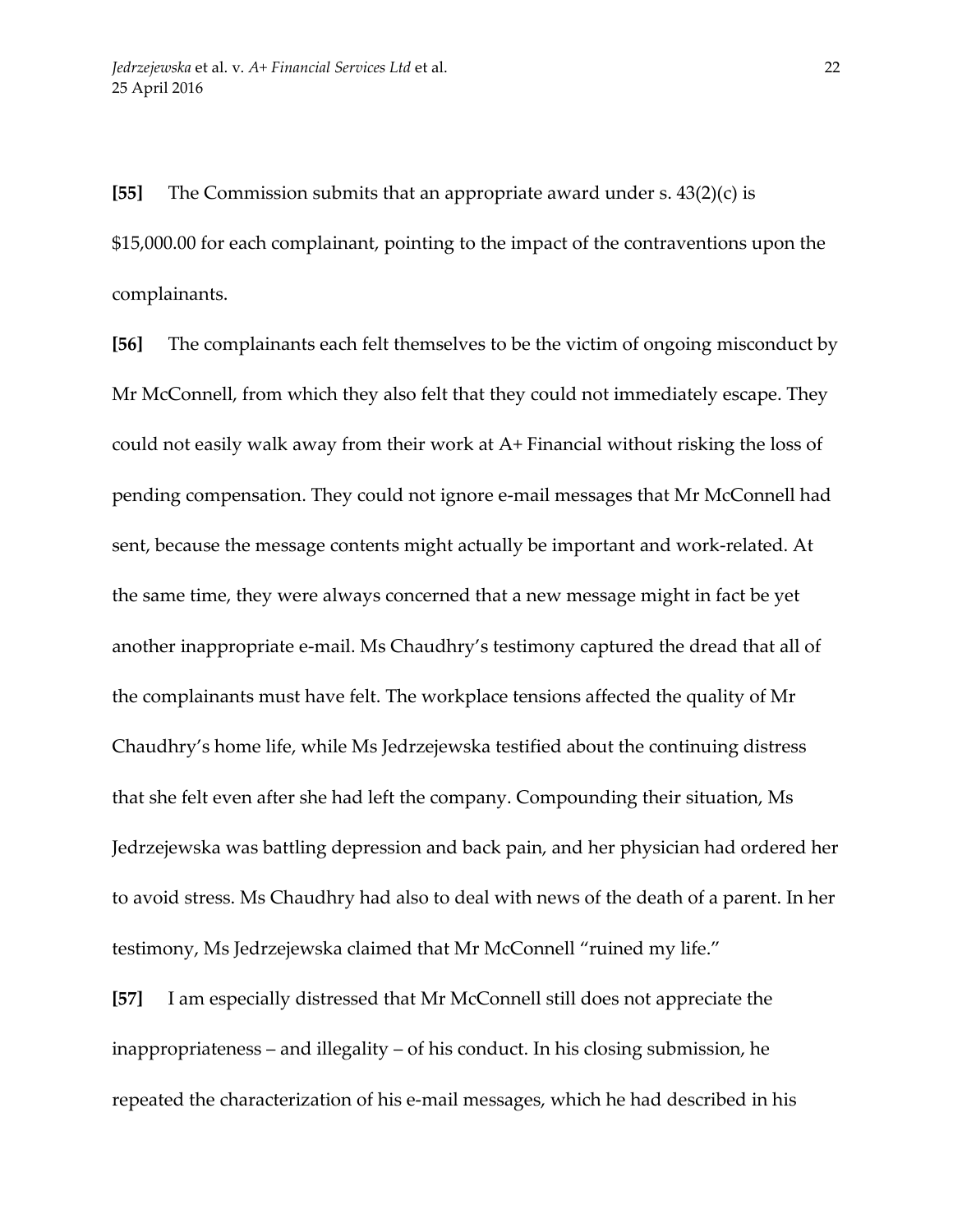direct evidence as "off-colour". I have found the e-mails and his calendar to be much more. It is simply vile and disgusting that anyone in a workplace environment should send such materials to anyone else. Mr McConnell's evidence and closing submission demonstrate an ignorant insensitivity to the reaction of those who would receive such emails. No one would expect such a puerile obsession with sexual content, even if the sender had the addled brain of a newly-pubescent teenager. It is all the more shocking that the conduct comes from the owner of a business.

**[58]** While much of the distress that the complainants report does clearly tie to contraventions of the *Code*, some of the impacts does stem from the volatile conduct of Mr McConnell. The complainants variously gave evidence about occurrence that are beyond the protections of *The Human Rights Code*, such as Mr McConnell's physical confrontations, his yelling and screaming, and his outrageous work compliance tactics. In calculating the award of damages, I have excluded from consideration the effects upon the complainants by the conduct of Mr McConnell that falls outside the *Code*. **[59]** I am also aware that each complainant was a victim of a different set of contraventions of the *Code.* I have nonetheless considered that, in the end, they were suffered indignity to the same extent. Accordingly, my award of damages is the same for each complainant.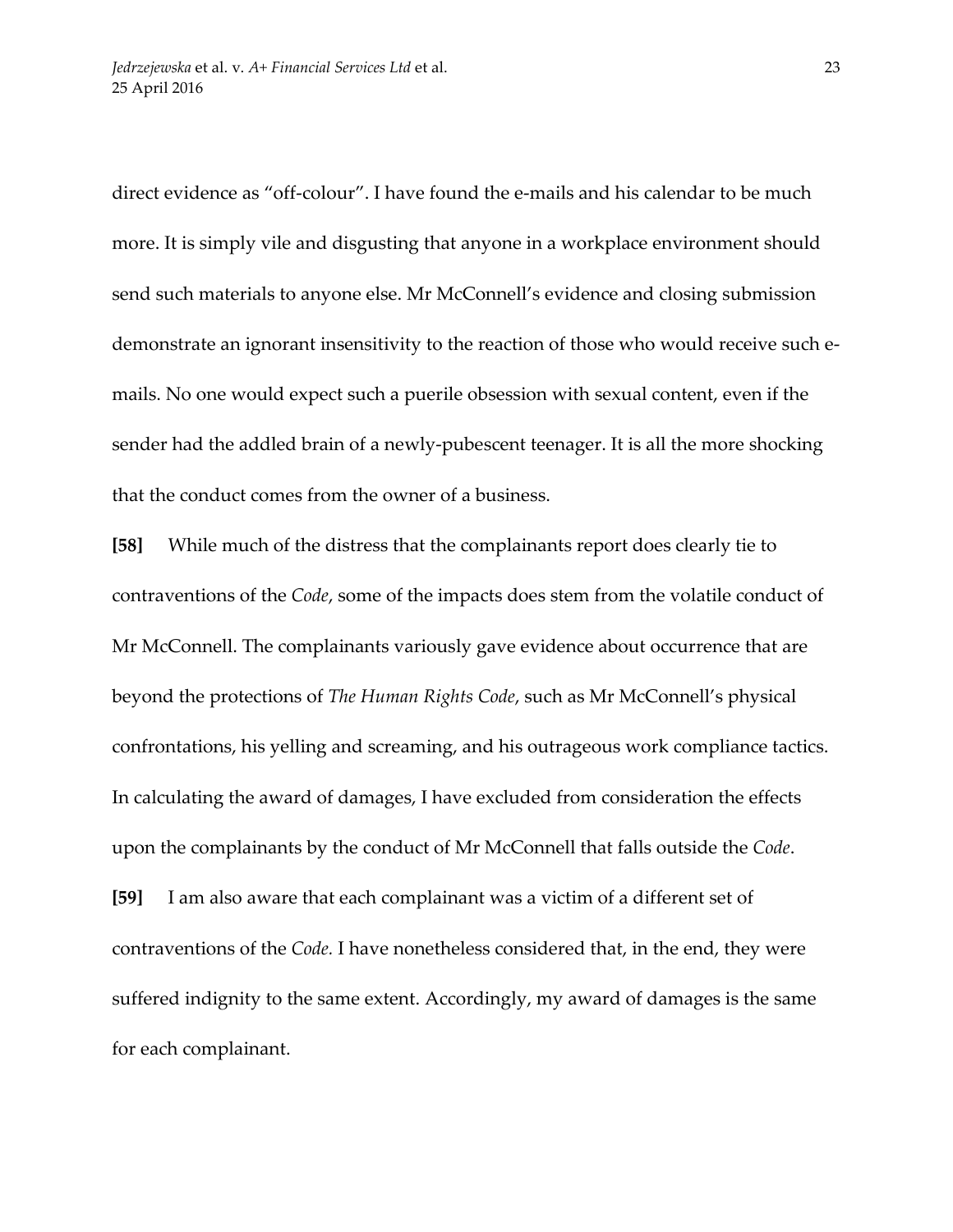**[60]** In my calculations, I have taken into account the upward trend in awarding damages for injury to dignity, feelings, or self-respect. It is important that, where a contravention of the *Code* has been found, the consequences should not be trivialized. The contraventions in the instant complaints were grievous and ongoing, and the complainants suffered egregious indignity in their workplace. In addition, economic circumstances left them feeling trapped and without alternative but to endure the conduct of Mr McConnell.

**[61]** In the circumstances, I order the respondents jointly and severally to pay each of the complainants \$20,000.00 as damages under s. 43(2)(c).

## *Damages for financial losses sustained*

**[62]** The Commission submits that the complainants Naseer Chaudhry and Huma Chaudhry sustained financial losses by reason of the respondents' contravention of the *Code*. For her part, Ms Jedrzejewska advanced no claim for financial losses sustained. **[63]** Pointing to a spreadsheet that Mr Chaudhry prepared, which I admitted as Exhibit Commission-37, the Commission calculates those losses at \$76,021.00. By way of explanation, Mr Chaudhry's spreadsheet reflected his best attempt at listing the commissions to which he was entitled at the time that his work ended at A+ Financial. According to that spreadsheet, the total owing was \$79,521.00; however, on cross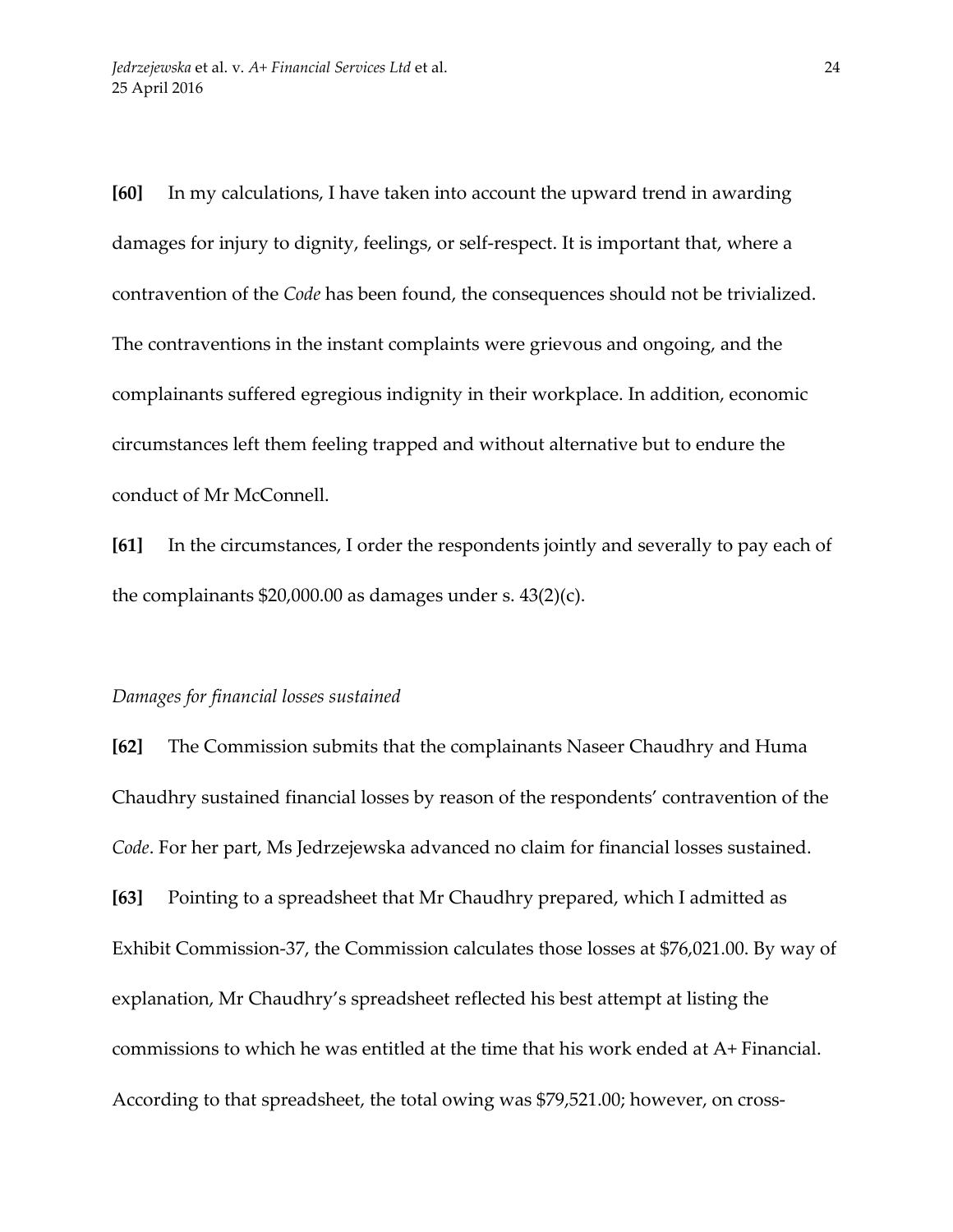examination, Mr Chaudhry acknowledged that the commission of \$3,500.00 set out on the first line of that spreadsheet was not owing to him. Accordingly, the revised total owing would be \$76,021.00.

**[64]** In general, I am satisfied that, at the time that Mr and Ms Chaudhry left A+ Financial, the company owed, or would owe, Mr Chaudhry commissions in respect of mortgages and loans that he had brokered. I note that, despite the Commission's submission, it is only Mr Chaudhry to whom any such commissions would have been payable. As Ms Chaudhry explained in her direct evidence, she worked under her husband, so all commissions were payable to him. I therefore find that, regardless of what follows below, no damages for financial losses would have been payable to Ms Chaudhry pursuant to s. 43(2)(b).

**[65]** Despite my satisfaction that a general indebtedness has been established, I am unable to overcome two concerns. First, the spreadsheet is demonstrably unreliable. Until cross-examination, it was Mr Chaudhry's evidence that I could rely upon the spreadsheet as a statement of the commissions owing to him. Although there are other financial documents that were entered into evidence through Mr Chaudhry, I have been unable to reconcile all of these documents – and I assure you that I have spent many weekends trying to make sense of the materials that were simply entered into evidence without any detailed explanation of their basis. It would have been immensely helpful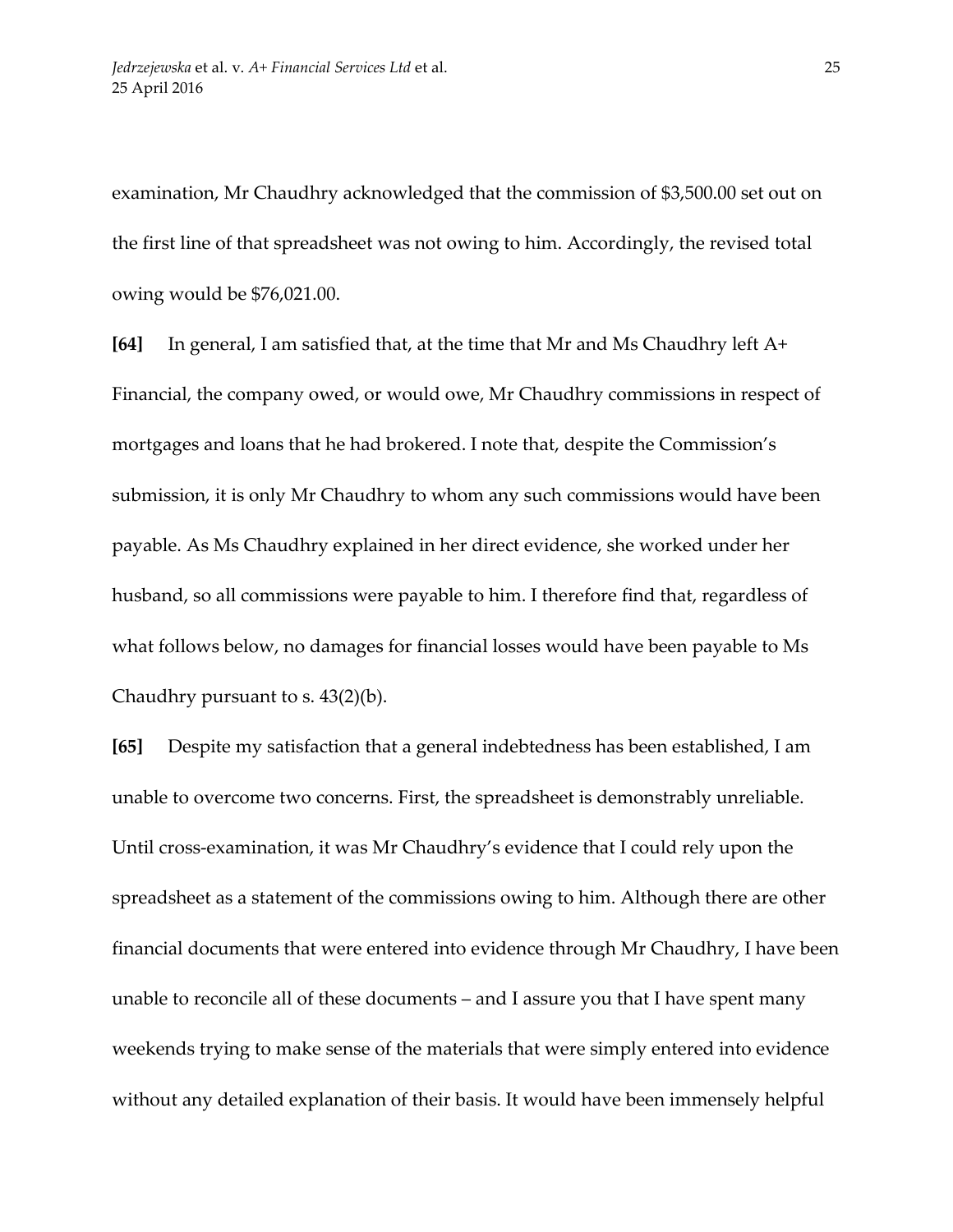if Mr Chaudhry had gone through his spreadsheet, line by line and column by column. As tedious as it might have been, I could then have determined the basis upon which each claimed commission had been calculated. Instead, I am left to wonder whether or not the claimed commissions are actually owing at all or in the amounts claimed. In the end, the complainant Mr Chaudhry has failed to prove his entitlement to damages. **[66]** Of course, I am mindful that the spreadsheet is nothing more than a "best effort", because the respondents failed to produce documents that my production order required. If the respondents had complied with that production order, the supporting documents that relate to the spreadsheet would presumably have become available. **[67]** In the circumstances, the Commission has urged me to draw an adverse inference from the failure of the respondents to produce the documents. I suppose that inference would take the form of an assumption that the spreadsheet is accurate, but I am unwilling to do that.

**[68]** While it is a serious matter that the respondents have ignored my production order, it is not appropriate that I should simply rely upon "best efforts" and guess at the damages owing. If I accept this spreadsheet's calculations, the amount of commissions payable would be significant. However, I worry that, if it later emerged that the ordered damages were significantly out of line with the actual commissions owing, the discrepancy would bring the reputation of human rights adjudications into disrepute.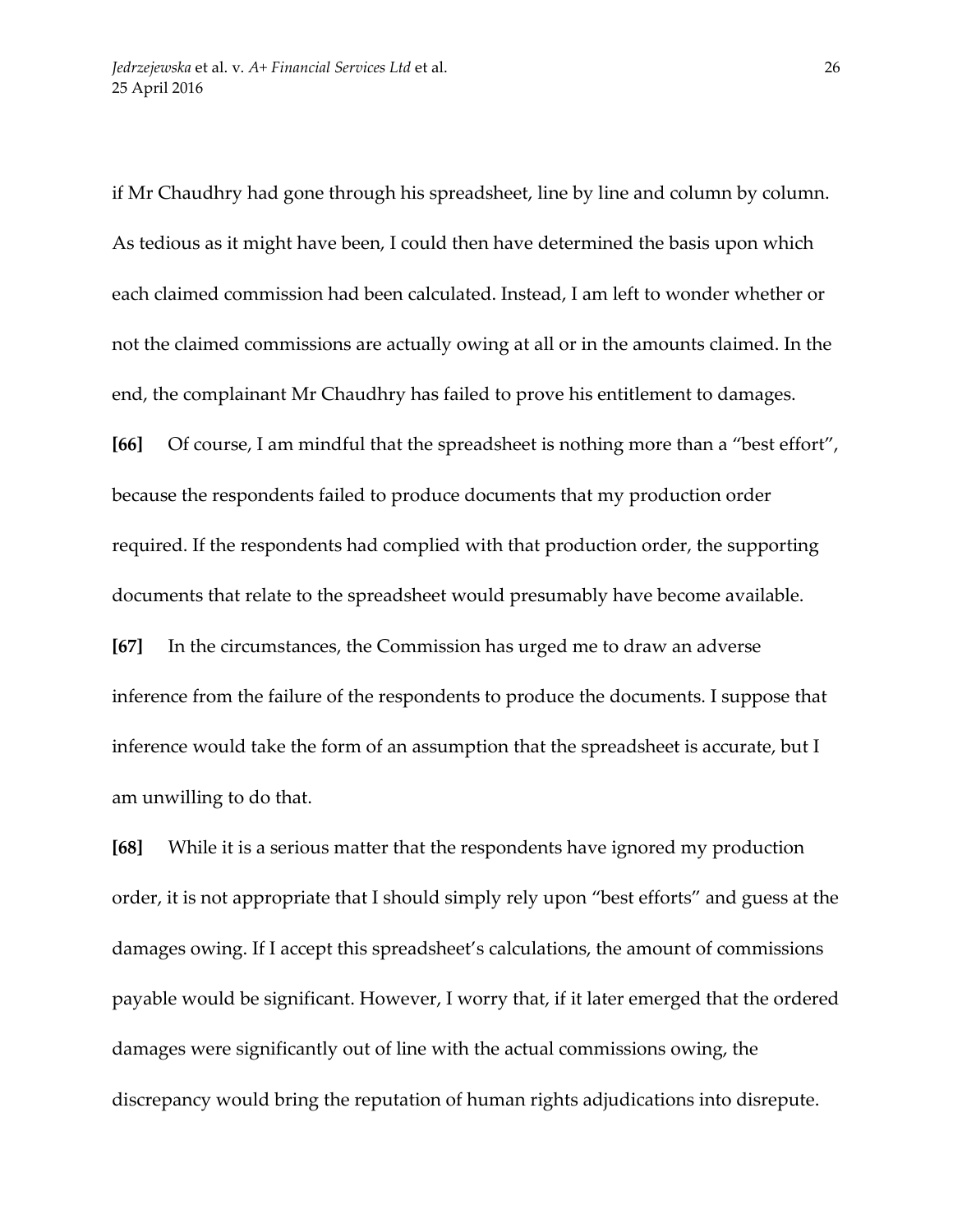Mr Chaudhry helpfully offered during cross-examination to amend his entitlement, if it later appeared that he was not owed as much as I might order; however, that is not how an order to pay damages works.

**[69]** It is easier for me to dismiss the claim for damages, noting that there were other alternatives open to Mr Chaudhry and the Commission than simply asking me to accept the spreadsheet as a "best effort" solution. After all, the *Code* sets out significant investigative powers and enforcement methods. These documents could have been retrieved one way or the other during the investigation of these complaints. As another alternative, the Commission itself could have been less hasty in moving to refer these complaints to adjudication until the Commissioners had satisfied themselves that the cases were ready to proceed.

**[70]** In addition to these considerations, I especially arrive at the conclusion that it would not be just and appropriate to order these damages, because it is arguable that the corporate respondent has a counterclaim against Mr Chaudhry for breach of the non-competition agreement. It is not my place to find facts relating to a claim that belongs in the Court of Queen's Bench, but it was occasionally mentioned during these proceedings that such a claim exists in the Queen's Bench. I am exceedingly unsettled by the testimony that Mr Chaudhry had attached a USB key to his work computer, containing the A+ Financial customer list and documents that related to his new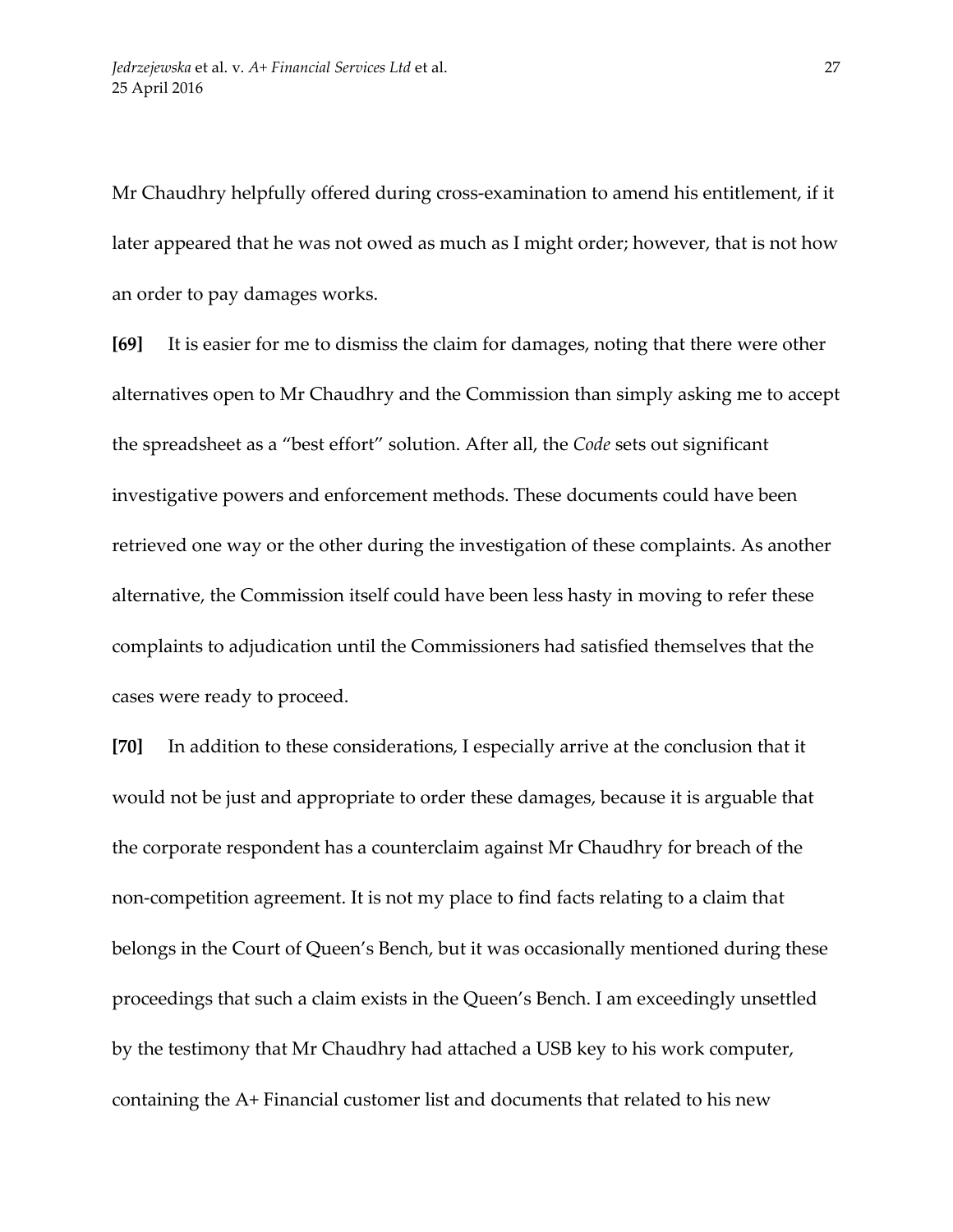mortgage brokerage company. Even if I were satisfied as to the reliability of the calculation of damages, I would have worried that my award of damages should possibly be reduced by a counterclaim.

**[71]** I therefore conclude that it is not just and appropriate that Mr Chaudhry should be awarded damages for financial losses sustained, and I make no order in the circumstances.

#### *Implementing a special program*

**[72]** The Commission sought several orders pursuant to s. 43(2)(e), which in turn references s. 11(b) of the *Code*; namely, a special program that

> (i) has as its object the amelioration of conditions of disadvantaged individuals or groups, including those who are disadvantaged because of any characteristic referred to in subsection 9(2), and

(ii) achieves or is reasonably likely to achieve that object.

The Commission asks that the corporate respondent be required within a period of month to (a) develop and distribute an anti-harassment policy; (b) post the policy so that employees and others working at the company would see it; (c) distribute the policy to all new employees; (d) refer in the policy to the Manitoba Human Rights Commission or its complaint process. The obligation to post and distribute the policy would extend three years into the future.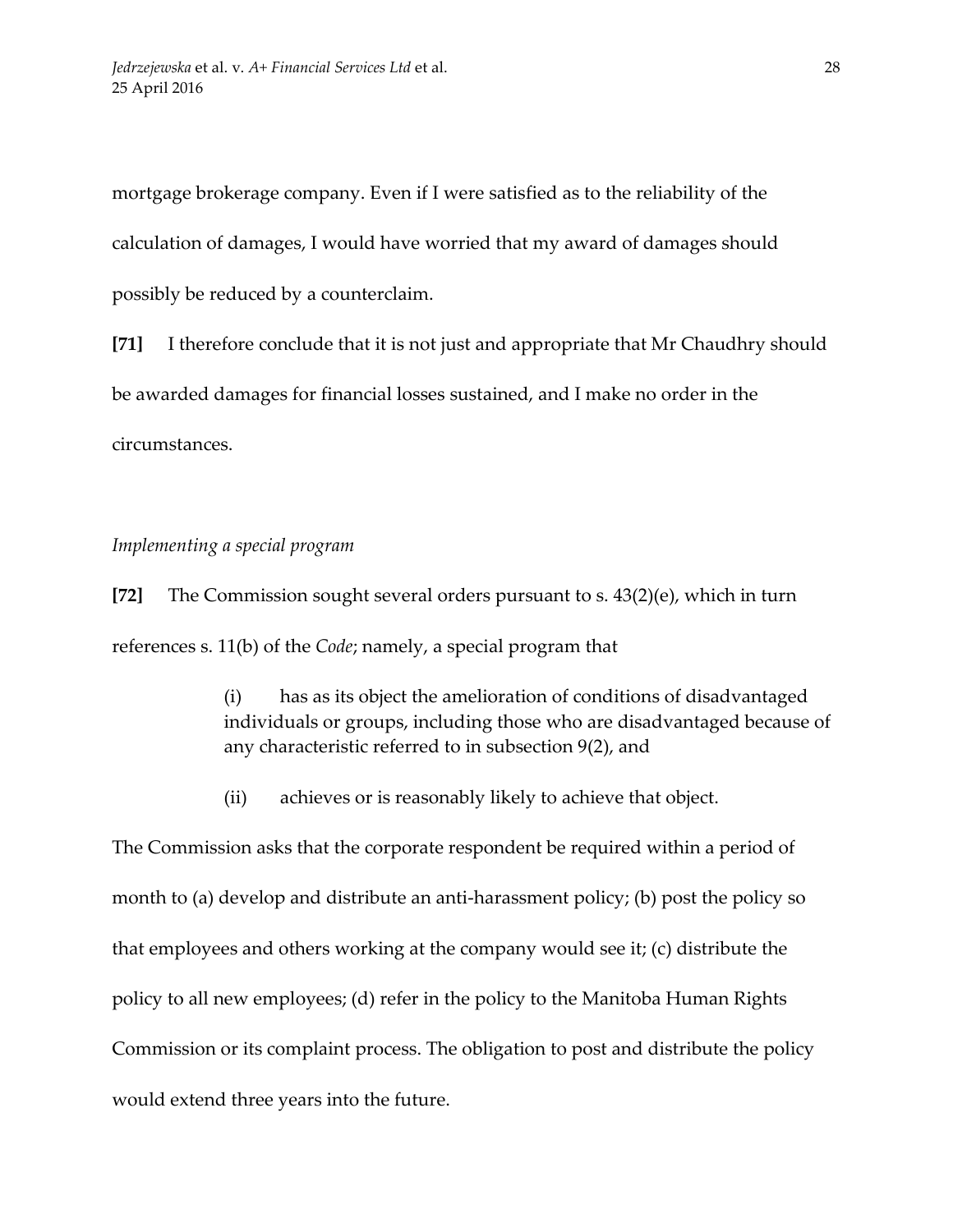**[73]** I am satisfied that the respondents have engaged in a pattern or practice of contravening the Code. Therefore, I will make a remedial order.

*Costs*

**[74]** The Commission submitted that, in the circumstances, it would be appropriate that costs should be ordered against the respondents on the ground that they had connived to extend unnecessarily the length of the hearing.

**[75]** Section 45(2) of the *Code* permits an adjudicator to award costs:

Where the adjudicator regards a complaint or reply as frivolous or vexatious, or is satisfied that the investigation or adjudication has been frivolously or vexatiously prolonged by the conduct of any party, the adjudicator may order the party responsible for the complaint or reply or for the conduct to pay some or all of the costs of any other party affected thereby.

**[76]** The Commission correctly noted that, at the last minute, the corporate respondent was represented by an officer of the corporation, Mr Sid Chorney. As a result, all respondent cross-examinations, respondent direct examinations, and respondent submissions doubled in length. The hearing went from its original plan of 3 days in length to 8.

**[77]** I am unwilling to order costs against the respondents for the reason that the Commission cites. I do not attribute to the respondents any motive that sought to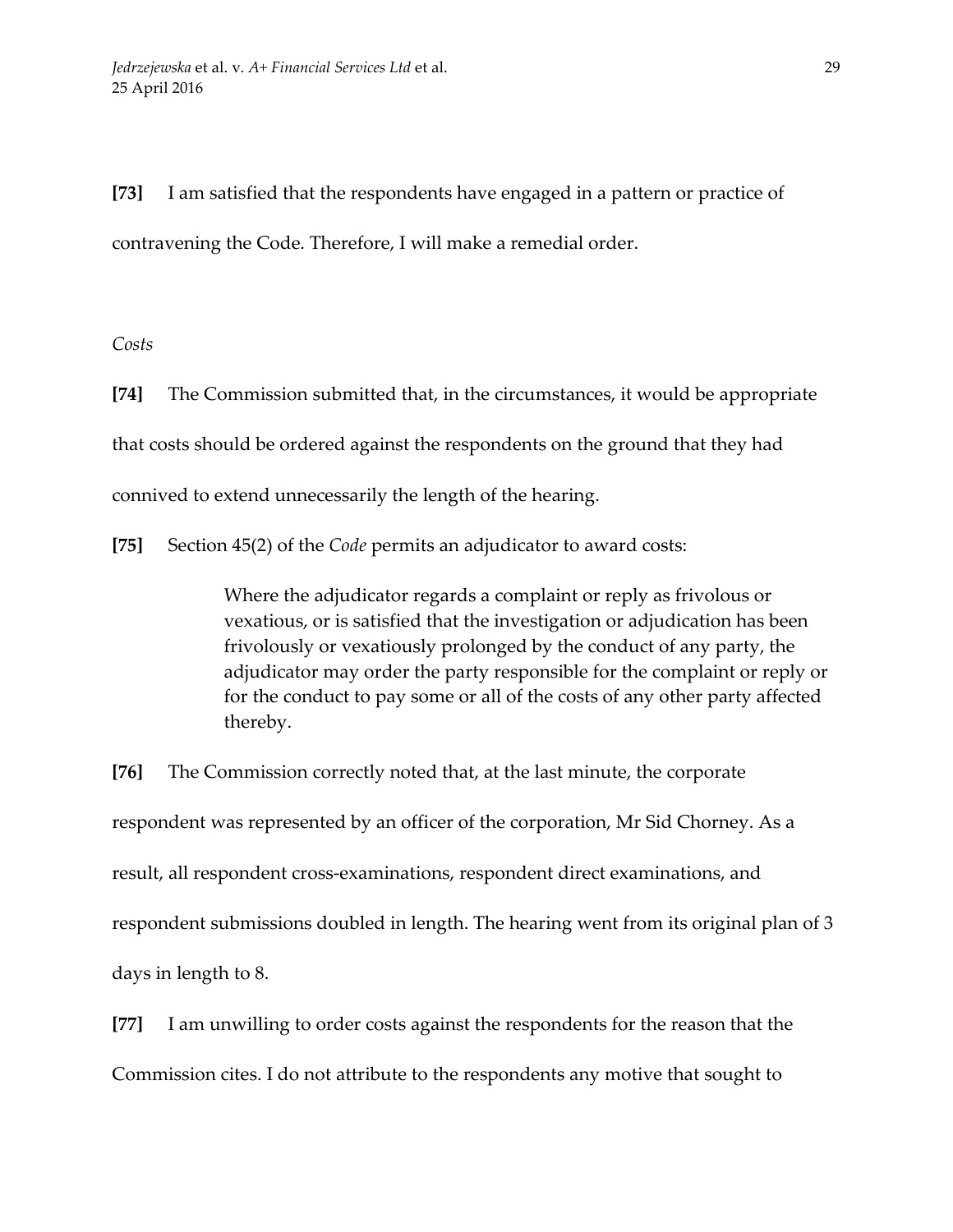protract the hearing. In fact, I found Mr Chorney's contribution very helpful. His questions on cross-examination were apt. For example, it was his questioning that revealed problems with Mr Chaudhry's spreadsheet relating to the compensation that he claimed. Moreover, Mr Chorney was respectful and cooperative throughout these hearings.

**[78]** However, I am prepared to order costs for an entirely different reason.

**[79]** During the pre-hearing conference that I had convened on 6 March 2014, I made an order against the respondents for the production of certain documents relating to payments made to the complainants and information about the files on with the complainants had worked during their time at A+ Financial Services Ltd. In the prehearing conference written memo that followed on 17 March 2014, I specifically set out those required documents and information that was to be produced and fixed a production deadline of 3 April 2014. As confirmed in the written memo, I also cautioned the respondents against failing to comply with that production order. **[80]** My production order repeated a similar order that Adjudicator Smordin had made when he had been acting as the designated adjudicator and with which the respondents had failed to comply.

**[81]** The documents and information that my order had listed could have streamlined parts of the direct examination of some complainants and the cross-examination of the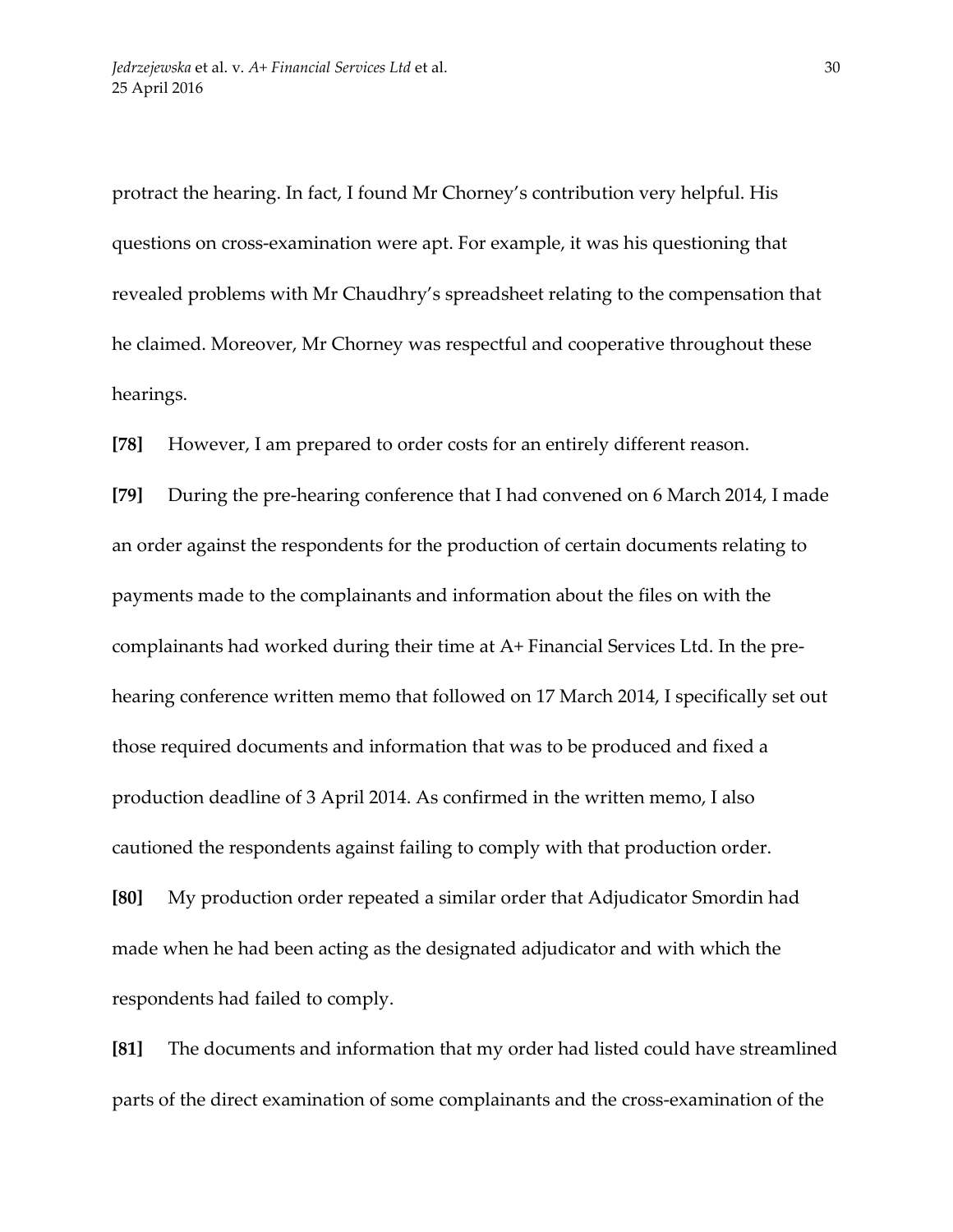respondents. I am told that the documents relate to mortgage or financing deals on which Mr and Ms Chaudhry worked and for which they claim compensation that was never paid to them. As a result, those documents and information would likely have also helped me in assessing an award of damages, as discussed above.

**[82]** It is my view that, in failing to comply with the production order, the adjudication of these complaints has been prolonged by at least one day, and I can add that it has cost me many hours after the hearing in attempting to reconcile the evidence before me.

**[83]** During the hearing, the respondents offered varying explanations for their failure to have produced the documents and information. In his closing submission, Mr McConnell claimed that he has none of the documents that I had ordered produced, but this was the first time that he had advanced this defence; I had not heard it at the prehearing conference when I pronounced the production order, and Mr McConnell made no mention of this supposed fact at the opening of the hearing when the production order was discussed.

**[84]** Instead, Mr Chorney advanced the most plausible explanation, which was the concern that, in producing the ordered documents and information, the respondents would have aided the parallel action that is pending against them in the Court of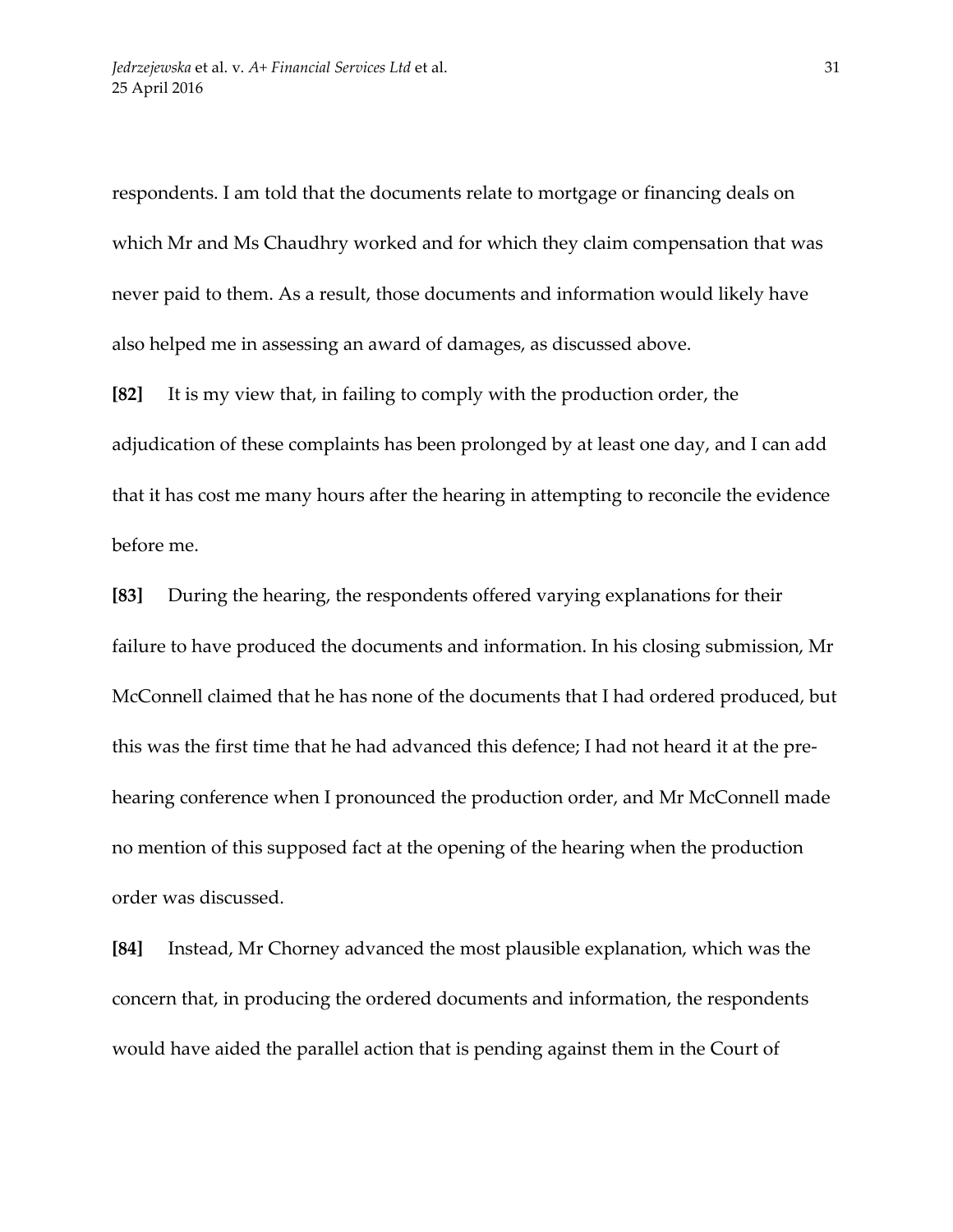Queen's Bench. However, refusing to comply with an order is an unfortunate way in which to address such a concern.

**[85]** I therefore find that the adjudication has been frivolously or vexatiously prolonged by the conduct of the respondents, and pursuant to s. 45(2) of the *Code*, I order costs against the respondents in the amount of \$1,000.00, payable jointly and severally to the Manitoba Human Rights Commission. Because the complainants entirely relied upon the Commission to put in their case, I make no award of costs in their favour.

**[86]** I have calculated the quantum of costs keeping in mind Tariff A of the Queen's Bench Rules. Although not at all binding to these proceedings, s. 5(2)(r) of Tariff A helpfully suggests that a lawyer's fee for a half-day of trial is \$500 for a Class 2 proceeding. Given the relief sought in connection with this adjudication, I find that this hearing most closely resembles a Class 2 proceeding, which would include expedited actions under Queen's Bench Rule 20A.

**[87]** In the end, my calculation and award of costs reflect my own sense of the disruption to these proceedings that has resulted from the respondent's failure to comply with the production order that I had made.

## **Procedural and miscellaneous issues**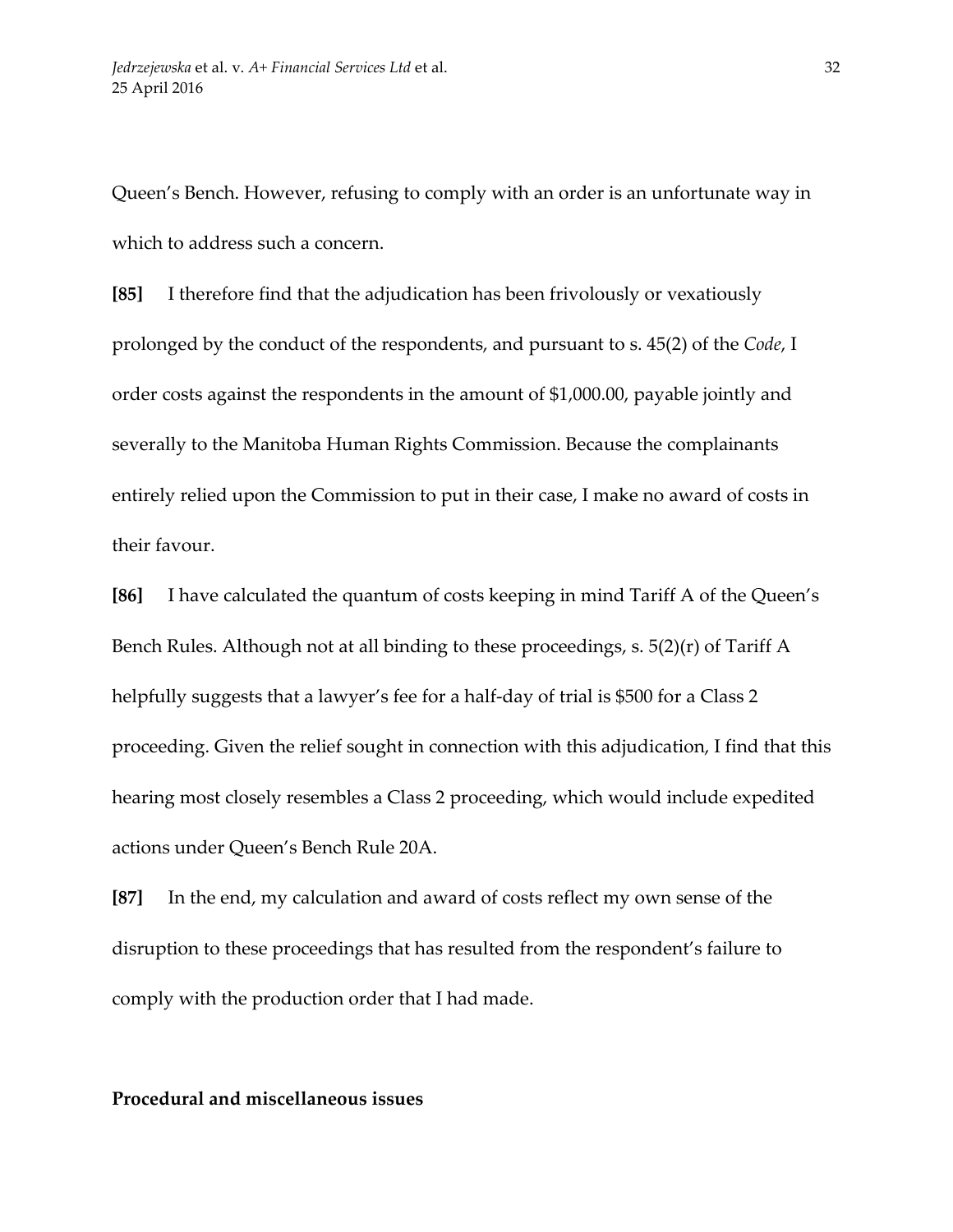#### *Publication of a complainant's name by initials*

**[88]** At the opening of the hearing, the Commission asked that the complainant Margaret Jedrzejewska should be referred to in my published reasons only by her initials. Because her complaint refers to physical and mental disabilities, the Commission was concerned that the publication of her name might cause undue prejudice to her when she might apply for work in future.

**[89]** I have denied this motion. The names of all of the parties have already been published. For example, the Notice of Public Hearing published in the *Winnipeg Free Press* on 3 May 2014 sets out all of the parties. Before that Notice was published, every party was invited to make submissions about the suppression of names. None did.

**[90]** As a matter of general principle, adjudications are open to the public. They are the occasional subjects of media attention. The resulting written decisions are published. It apparently is the practice of the Manitoba Human Rights Commission to issue press releases about adjudication outcomes, and the Commission even collects the reasons for decision on its web site and makes them available to anyone in the world. I am sensitive to the fact that many complaints involve personal details that most individuals would not choose to publicize. At the same time, these are public proceedings. In the instant complaint, the general concern of the complainant about publicity does not outweigh the inherent public nature of the adjudication process.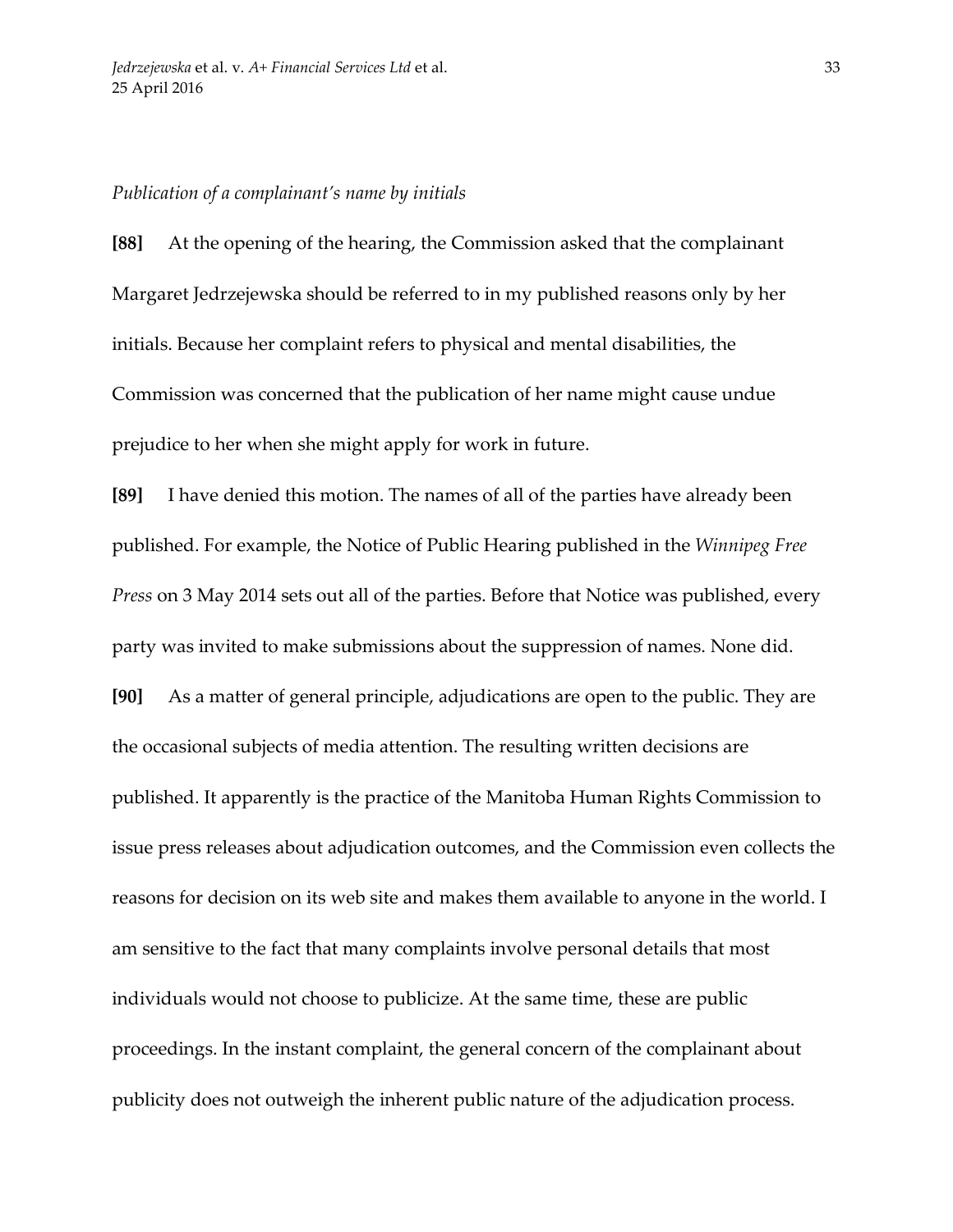#### *Refusal to hear two Commission witnesses*

**[91]** During the hearing, I declined to hear the testimony of two witnesses that the Commission had proposed to call.

**[92]** Pointing to my direction during the pre-hearing conference, the respondent Mr McConnell complained that the Commission had not included the proposed witnesses on the list that I required the complainants and the Commission to file by 21 March 2014. In the succinct submission of Mr McConnell, "these were the rules". In reply, the Commission argued that it was open to me to receive the witness testimony on the ground that, although not listed before the deadline, the names of the witnesses had been provided to the respondents at least two weeks before the hearing. Accordingly, they would not be surprised by the calling of these witnesses. I was nonetheless not satisfied that the respondents had received a sufficient summary of the intended evidence, and I declined to hear those witnesses.

**[93]** In the context of these proceedings, the strict enforcement of rules became necessary, even if it ensnared the Commission when it missed a deadline. At one point, Mr McConnell proposed to call more than 100 witnesses in reply to the complaints. I therefore had to impose a rigid and unforgiving regime in order to control the proceedings.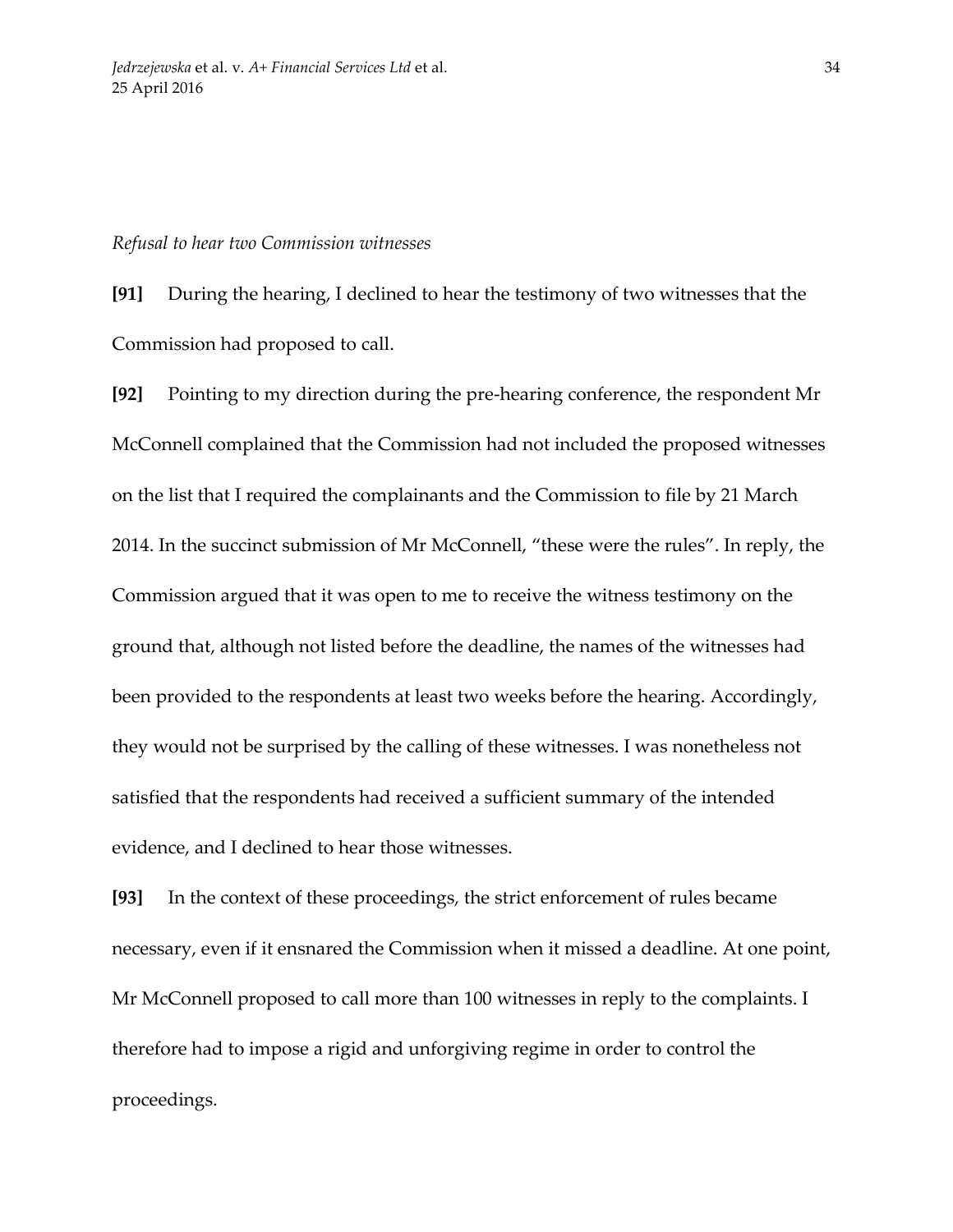## **Decision and order**

- **[94]** For the reasons set out above, the complaint is allowed.
- **[95]** I order as follows:
	- 1. The respondents A+ Financial Services Ltd and Wayne McConnell shall pay damages for injury to dignity, feelings, or self-respect in the amount of \$20,000.00 payable to each of the complainants within 45 days of the date of this decision, and the respondents shall be jointly and severally liable to pay these damages;
	- 2. The respondent A+ Financial Services Ltd shall draft within 45 days of the date of this decision an anti-harassment policy for its workplace in a form and with content satisfactory to the Manitoba Human Rights Commission, and, within 7 days of the Commission's indicating its satisfaction, shall (a) distribute a copy of the policy to every individual who, within the meaning of s. 19 of the *Code*, participates in the activity or undertaking of the corporate respondent, and (b) post a copy of the policy in a prominent place in the corporate respondent's work place. The corporate respondent shall also provide from time to time a copy of the policy to every individual with whom, at any time in the next three years running from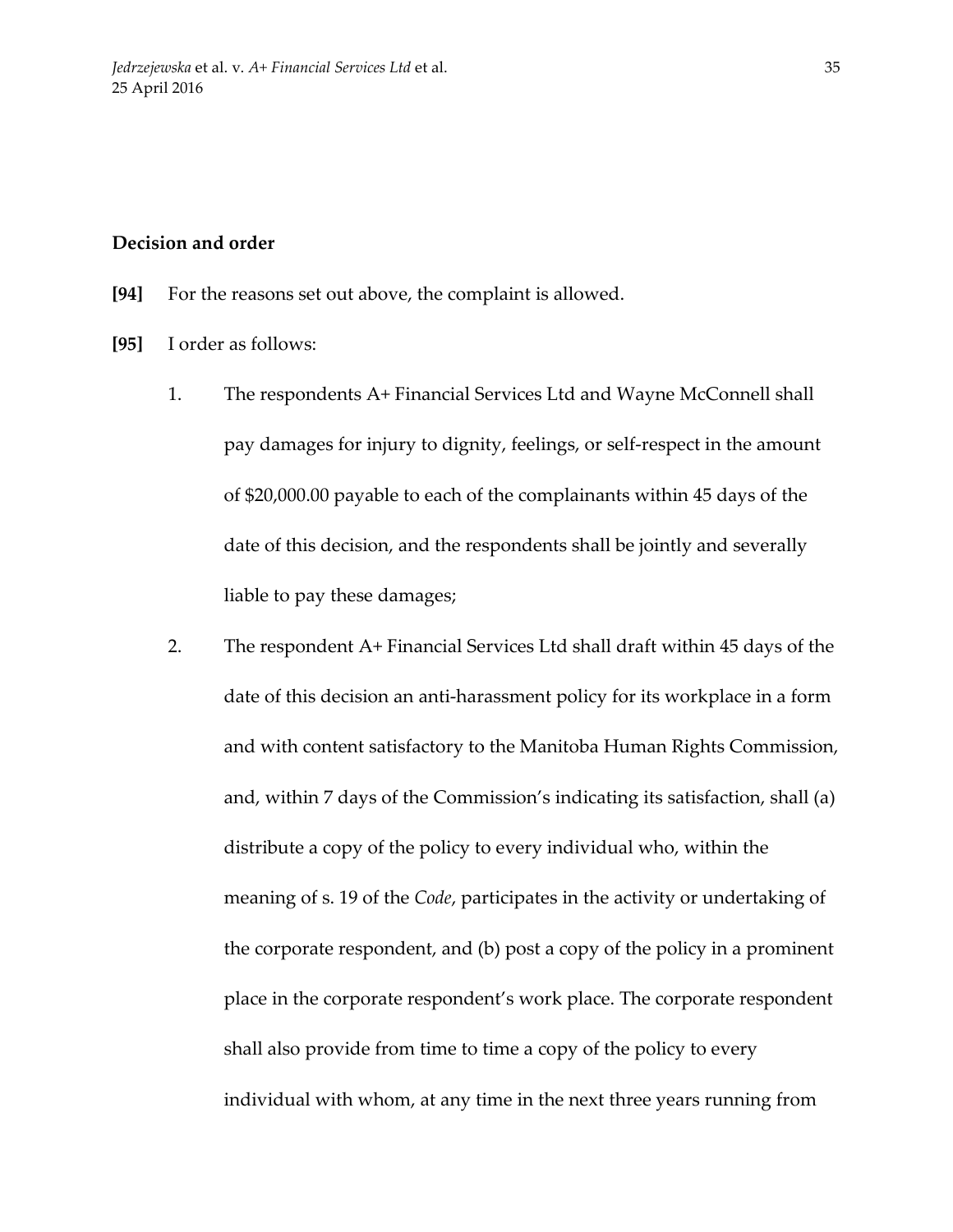the date of this decision, the corporate respondent may enter into an employment contract or other agreement by which the individual would, within the meaning of s. 19 of the *Code*, participate in the activity or undertaking of the corporate respondent;

3. Where the respondent Wayne McConnell is at least the majority owner of controlling shares in any corporation that carries on business in or about the Province of Manitoba, the respondent Wayne McConnell shall cause every such corporation to draft within 45 days of the date of this decision an anti-harassment policy for its workplace in a form and with content satisfactory to the Manitoba Human Rights Commission, and, within 7 days of the Commission's indicating its satisfaction, shall cause every such corporation to (a) distribute a copy of the policy to every individual who, within the meaning of s. 19 of the *Code*, participates in the activity or undertaking of the corporation, and (b) post a copy of the policy in a prominent place in the corporation's work place. The respondent Wayne McConnell shall also cause every such corporation to provide from time to time a copy of the policy to every individual with whom, at any time in the next three years running from the date of this decision, such a corporation may enter into an employment contract or other agreement by